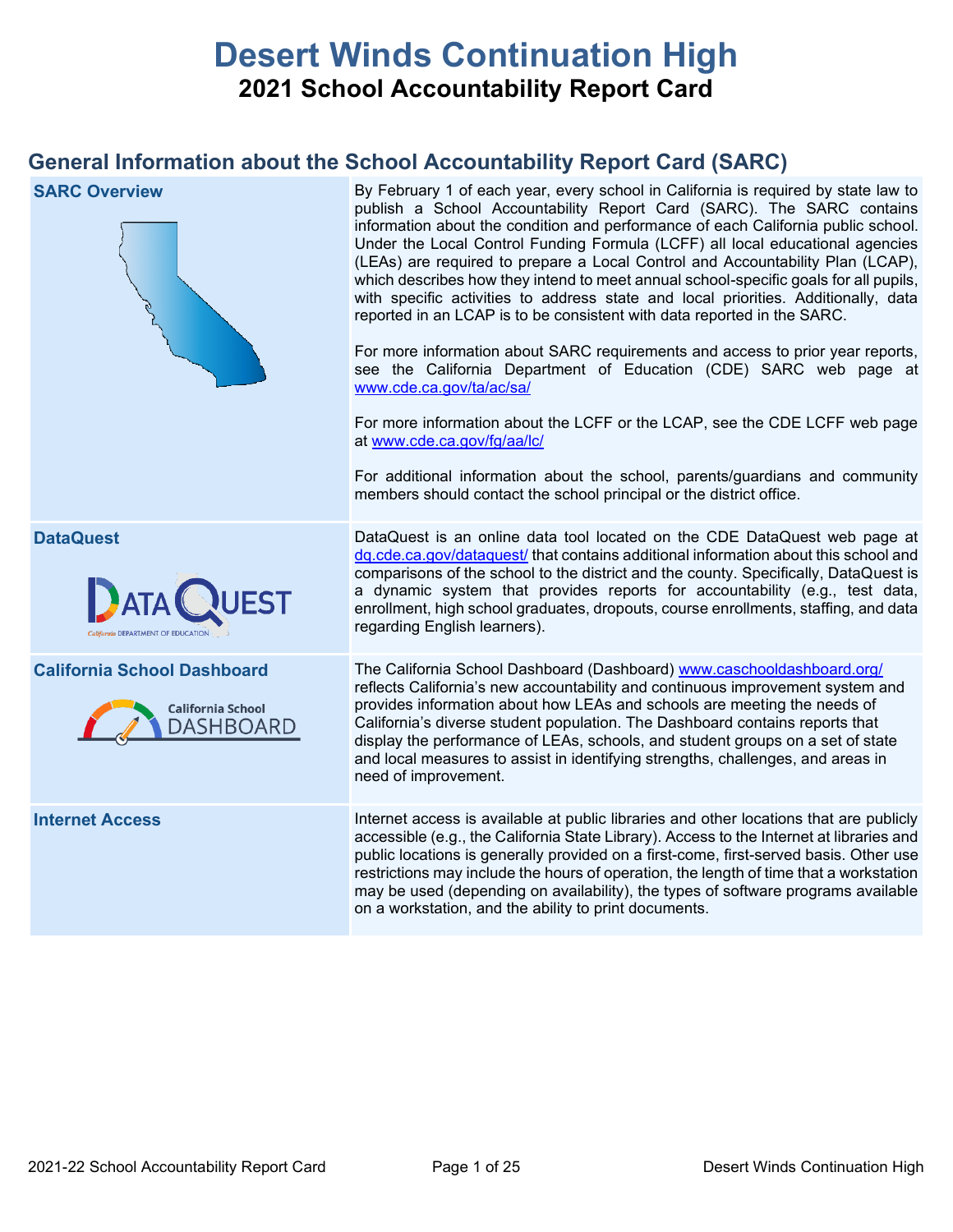## **2021-22 School Contact Information**

| <b>School Name</b>                       | Desert Winds Continuation High |  |  |  |  |
|------------------------------------------|--------------------------------|--|--|--|--|
| <b>Street</b>                            | 415 E. Kettering St.           |  |  |  |  |
| City, State, Zip                         | Lancaster, CA 93535            |  |  |  |  |
| <b>Phone Number</b>                      | $(661)$ 948-7555               |  |  |  |  |
| <b>Principal</b>                         | Laura Tweedy-Ferguson          |  |  |  |  |
| <b>Email Address</b>                     | ltweedy-ferguson@avhsd.org     |  |  |  |  |
| <b>School Website</b>                    | https://www.desertwindshs.org  |  |  |  |  |
| <b>County-District-School (CDS) Code</b> | 19 64246 1931732               |  |  |  |  |

| <b>2021-22 District Contact Information</b> |                                            |  |  |  |
|---------------------------------------------|--------------------------------------------|--|--|--|
| <b>District Name</b>                        | Antelope Valley Union High School District |  |  |  |
| <b>Phone Number</b>                         | 661-948-7655                               |  |  |  |
| Superintendent                              | <b>Greg Nehen</b>                          |  |  |  |
| <b>Email Address</b>                        | gnehen@avhsd.org                           |  |  |  |
| <b>District Website Address</b>             | www.avdistrict.org                         |  |  |  |

#### **2021-22 School Overview**

Desert Winds High School is a continuation high school in the Antelope Valley that is designed to serve the needs of a diverse student population in an alternative education environment. It is located in the northern portion of Los Angeles County and was established in 1975 by the Antelope Valley Union High School District in order to accommodate the needs of students attending three comprehensive high schools. Since Desert Winds was opened in 1975 the district has expanded from its original three comprehensive sites to eight and Desert Winds has expanded from one session to two sessions in order to meet the needs of those students who can benefit from the smaller class sizes and accelerated credit accrual program offered at an alternative education school such as Desert Winds.

Desert Winds High School provides an alternative program for young people to continue their high school education. An emphasis is placed on the positive aspect of each student's ability as they are assisted to develop skills, knowledge, and attributes that will enable them to be successful in their future endeavors, be it in college or their chosen career field. The academic program at Desert Winds features a multifaceted curriculum that is focused on providing instruction in academic course work that is based upon California State Common Core Standards. The curriculum offered at Desert Winds is presented to students through a variety of instructional strategies. Students are regularly assessed at Desert Winds in order to monitor their progress toward their academic goals. While there are a variety of reasons under which students attend Desert Winds High School the primary goal is the same for every student: provide each of our students with the requisite skill set to become responsible and productive citizens within a diverse society. The staff at Desert Winds High School constantly strives to develop, in each of its students, a positive self-image and a keen awareness of their unique attributes as human beings and how those individual attributes will allow for our students to be life-long learners.

Additional information may be obtained through the web site www.desertwindshs.org.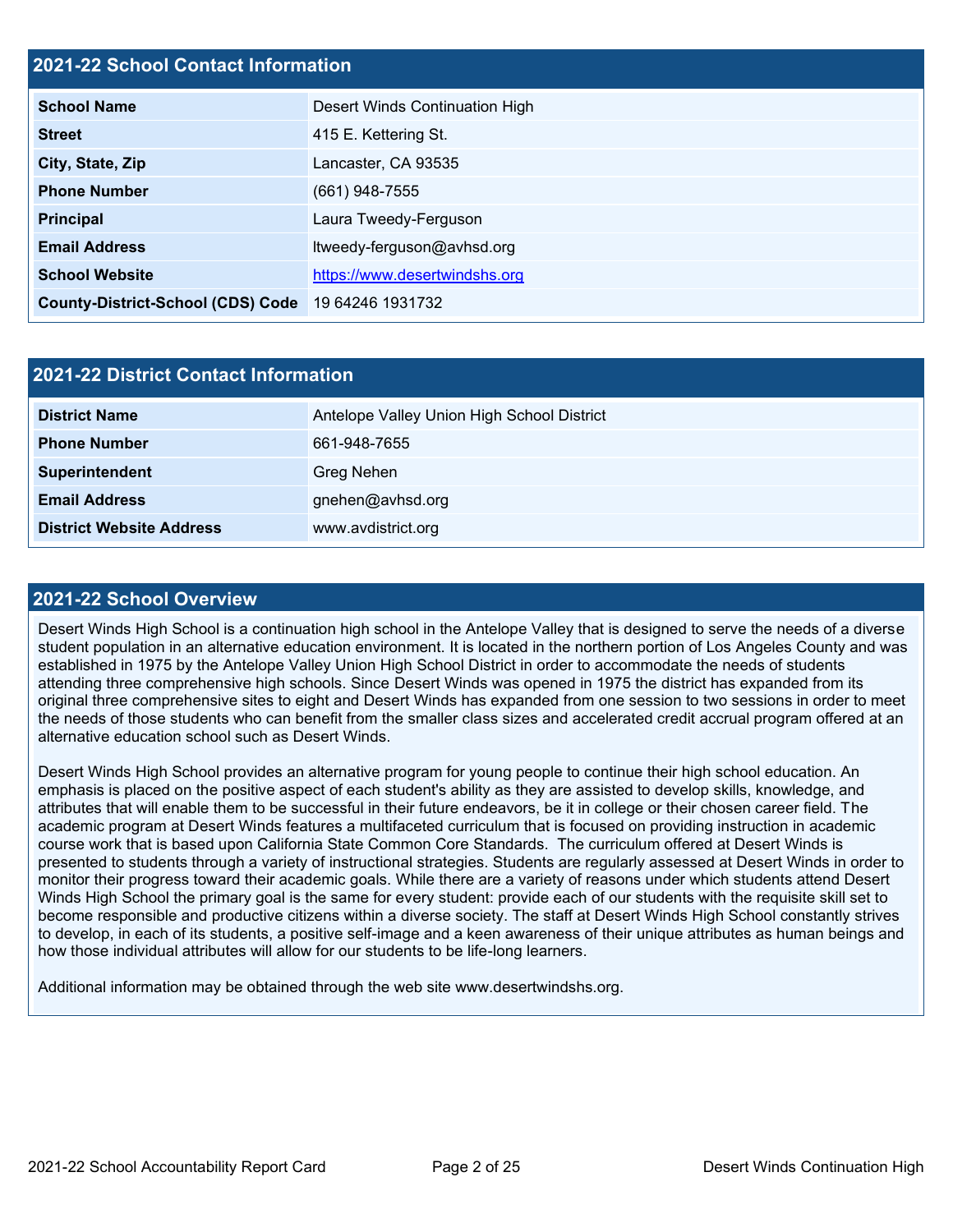## **About this School**

| 2020-21 Student Enrollment by Grade Level |                           |  |  |  |
|-------------------------------------------|---------------------------|--|--|--|
| <b>Grade Level</b>                        | <b>Number of Students</b> |  |  |  |
| Grade 9                                   | 3                         |  |  |  |
| Grade 10                                  | 11                        |  |  |  |
| Grade 11                                  | 272                       |  |  |  |
| Grade 12                                  | 404                       |  |  |  |
| <b>Total Enrollment</b>                   | 690                       |  |  |  |

## **2020-21 Student Enrollment by Student Group**

| <b>Student Group</b>                   | <b>Percent of Total Enrollment</b> |
|----------------------------------------|------------------------------------|
| <b>Asian</b>                           | 0.3                                |
| <b>Black or African American</b>       | 33.8                               |
| <b>Filipino</b>                        | 0.4                                |
| <b>Hispanic or Latino</b>              | 50.9                               |
| Native Hawaiian or Pacific Islander    | 0.1                                |
| <b>Two or More Races</b>               | 4.8                                |
| <b>White</b>                           | 9.1                                |
| <b>English Learners</b>                | 10.9                               |
| <b>Foster Youth</b>                    | 2.6                                |
| <b>Homeless</b>                        | 1.7                                |
| <b>Socioeconomically Disadvantaged</b> | 80.7                               |
| <b>Students with Disabilities</b>      | 9.3                                |

## **A. Conditions of Learning State Priority: Basic**

The SARC provides the following information relevant to the State priority: Basic (Priority 1):

- Degree to which teachers are appropriately assigned and fully credentialed in the subject area and for the pupils they are teaching;
- Pupils have access to standards-aligned instructional materials; and
- School facilities are maintained in good repair

Note: For more information refer to the Updated Teacher Equity Definitions web page at<https://www.cde.ca.gov/pd/ee/teacherequitydefinitions.asp>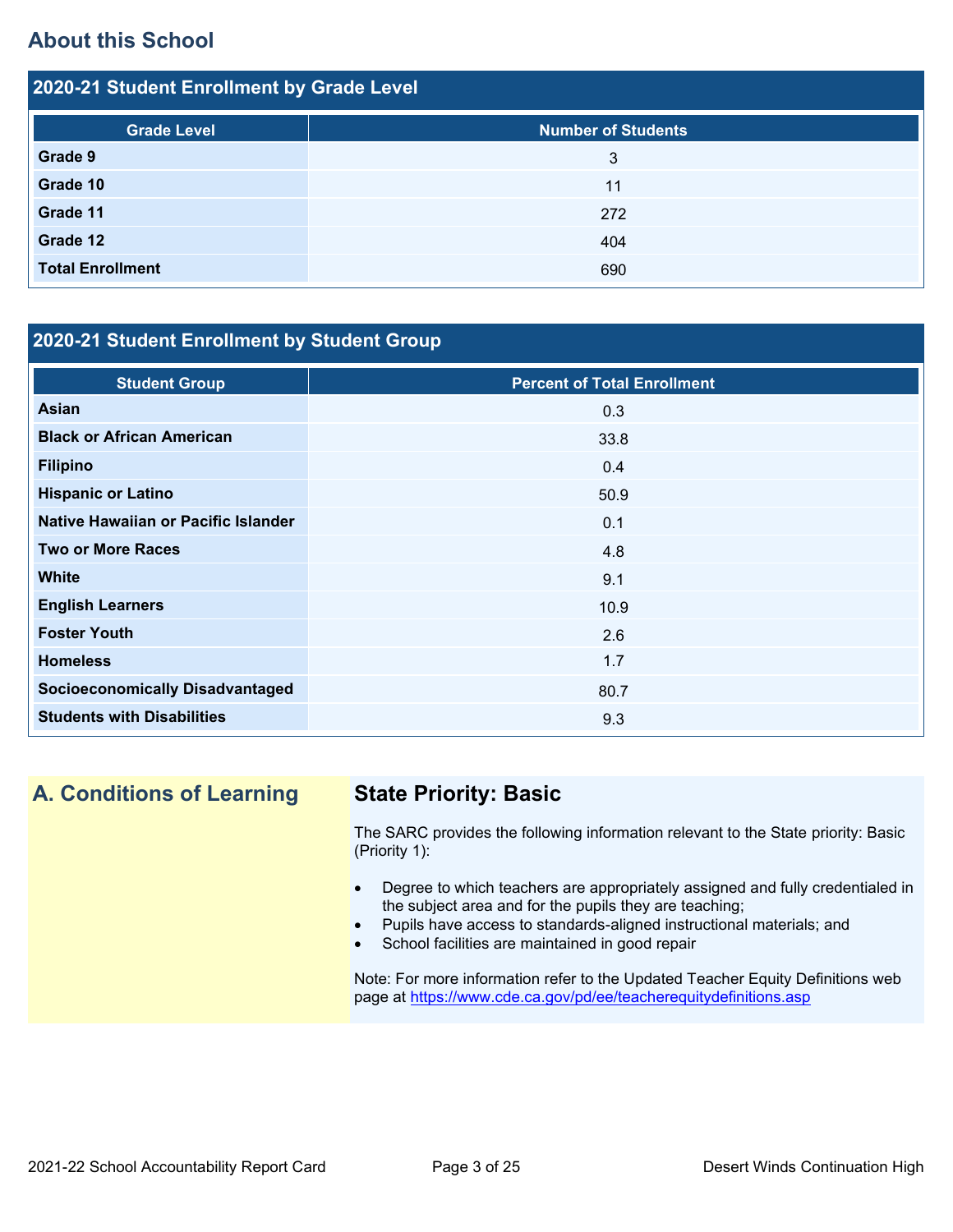| 2019-20 Teacher Preparation and Placement                                                       |         |  |  |
|-------------------------------------------------------------------------------------------------|---------|--|--|
| <b>Authorization/Assignment</b>                                                                 | 2019-20 |  |  |
| Fully (Preliminary or Clear) Credentialed for Subject and Student Placement (properly assigned) |         |  |  |
| <b>Intern Credential Holders Properly Assigned</b>                                              |         |  |  |
| Teachers Without Credentials and Misassignments ("ineffective" under ESSA)                      |         |  |  |
| Credentialed Teachers Assigned Out-of-Field ("out-of-field" under ESSA)                         |         |  |  |
| <b>Unknown</b>                                                                                  |         |  |  |
| <b>Total Teaching Positions</b>                                                                 |         |  |  |
|                                                                                                 |         |  |  |

Note: The data in this table is based on Full Time Equivalent (FTE) status. One FTE equals one staff member working full time; one FTE could also represent two staff members who each work 50 percent of full time. Additionally, an assignment is defined as a position that an educator is assigned to based on setting, subject, and grade level. An authorization is defined as the services that an educator is authorized to provide to students.

# **2019-20 Teachers Without Credentials and Misassignments (considered "ineffective" under ESSA) Authorization/Assignment 2019-20 Permits and Waivers Misassignments Vacant Positions Total Teachers Without Credentials and Misassignments**

| <b>Indicator</b>                                              | 2019-20 |
|---------------------------------------------------------------|---------|
| <b>Credentialed Teachers Authorized on a Permit or Waiver</b> |         |
| <b>Local Assignment Options</b>                               |         |
| <b>Total Out-of-Field Teachers</b>                            |         |

## **2019-20 Class Assignments**

| <b>Indicator</b>                                                                                                                                    | 2019-20 |
|-----------------------------------------------------------------------------------------------------------------------------------------------------|---------|
| <b>Misassignments for English Learners</b><br>(a percentage of all the classes with English learners taught by teachers that are misassigned)       |         |
| No credential, permit or authorization to teach<br>(a percentage of all the classes taught by teachers with no record of an authorization to teach) |         |

| 2021-22 Quality, Currency, Availability of Textbooks and Other Instructional Materials |  |  |  |  |  |
|----------------------------------------------------------------------------------------|--|--|--|--|--|
| Year and month in which the data were collected<br>December 2021                       |  |  |  |  |  |
|                                                                                        |  |  |  |  |  |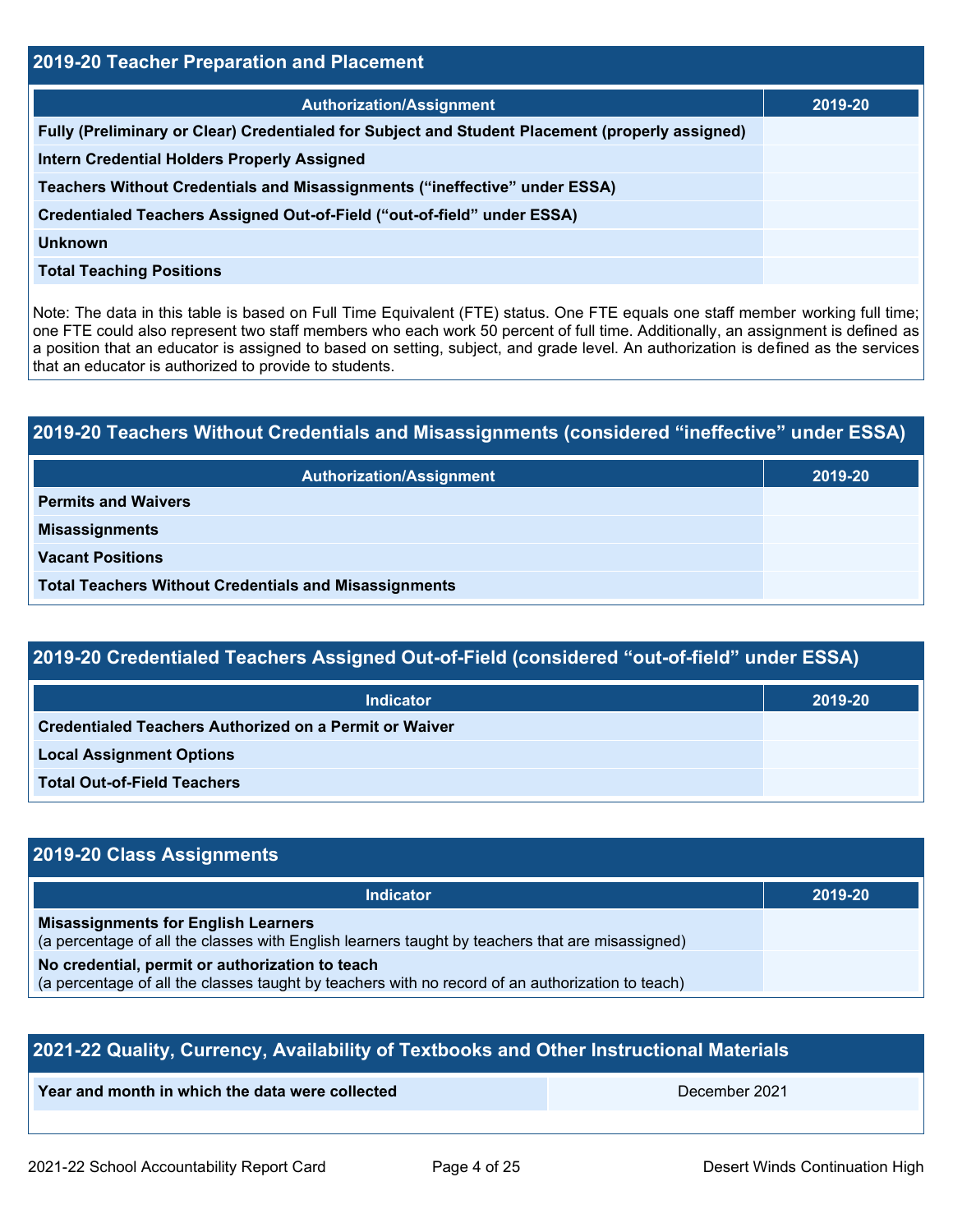| <b>Subject</b>                                         | Textbooks and Other Instructional Materials/year of<br><b>Adoption</b>                                                                                                                                                                                                                                                                                                                                                                                                                                                                                                                                                                                                                         | <b>From</b><br><b>Most</b><br><b>Recent</b><br><b>Adoption</b> | <b>Percent</b><br><b>Students</b><br><b>Lacking Own</b><br><b>Assigned</b><br><b>Copy</b> |
|--------------------------------------------------------|------------------------------------------------------------------------------------------------------------------------------------------------------------------------------------------------------------------------------------------------------------------------------------------------------------------------------------------------------------------------------------------------------------------------------------------------------------------------------------------------------------------------------------------------------------------------------------------------------------------------------------------------------------------------------------------------|----------------------------------------------------------------|-------------------------------------------------------------------------------------------|
| <b>Reading/Language Arts</b>                           | SpringBoard California English Language Arts Grade 9<br>Student Edition/2017<br>SpringBoard California English Language Arts Grade 10<br>Student Edition/2017<br>SpringBoard California English Language Arts Grade 11<br>Student Edition/2017<br>SpringBoard California English Language Arts Grade 12<br>Student Edition/2017<br>SpringBoard California English Language Development<br>Grade 9 Student Edition/2017<br>SpringBoard California English Language Development<br>Grade 10 Student Edition/2017<br>SpringBoard California English Language Development<br>Grade 11 Student Edition/2017<br>SpringBoard California English Language Development<br>Grade 12 Student Edition/2017 | Yes                                                            | 0%                                                                                        |
| <b>Mathematics</b>                                     | Houghton Mifflin Harcourt Big Ideas Algebra/2016<br>Houghton Mifflin Harcourt Big Ideas Geometry/2016<br>Houghton Mifflin Harcourt Big Ideas Algebra 2/2016<br>Algebra & Trigonometry: Structure and Method-Book 2/ 2002<br>Trigonometry<br>Calculus: A New Horizon / 2008                                                                                                                                                                                                                                                                                                                                                                                                                     | Yes                                                            | 0%                                                                                        |
| <b>Science</b>                                         | World of Chemistry / 2002<br>Earth Science: Geology, the Environment, and the Universe /<br>2003<br>Biology / 2002<br>Physics: Principles and Problems / 2002                                                                                                                                                                                                                                                                                                                                                                                                                                                                                                                                  | Yes                                                            | 0%                                                                                        |
| <b>History-Social Science</b>                          | Economics: Principles of Economics & Principles of American<br>Democracy/2019<br>Civics: Principles of American Democracy/2019<br>World History: Democracy/World History, Culture, &<br>Geography: The Modern World/2019<br>US History: United States History & Geography: Continuity &<br>Change/2019                                                                                                                                                                                                                                                                                                                                                                                         | Yes                                                            | 0%                                                                                        |
| <b>Foreign Language</b>                                | French/ EntreCultures Levels 1, 2, and 3 / 2020<br>Spanish / ¡Avancemos! 1 / 2008<br>Spanish / ¡Avancemos! 2 / 2008<br>Spanish / ¡Avancemos! 3 / 2008                                                                                                                                                                                                                                                                                                                                                                                                                                                                                                                                          | Yes                                                            | 0%                                                                                        |
| <b>Health</b>                                          | Glencoe Health: A Guide to Wellness / 2001                                                                                                                                                                                                                                                                                                                                                                                                                                                                                                                                                                                                                                                     | Yes                                                            | 0%                                                                                        |
| <b>Visual and Performing Arts</b>                      | Instrumental: Essential Elements / 2000<br>Music First / 2000<br>Exploring Photography / 2000<br>The Photographic Eye / 2000<br>Theatre: Art in Action / 2000<br><b>Music / 2000</b><br>Symphonic Band Technique / 2000                                                                                                                                                                                                                                                                                                                                                                                                                                                                        | Yes                                                            | 0%                                                                                        |
| <b>Science Laboratory Equipment</b><br>$(grades 9-12)$ | All labs are fully equipped with the appropriate materials                                                                                                                                                                                                                                                                                                                                                                                                                                                                                                                                                                                                                                     |                                                                | 0%                                                                                        |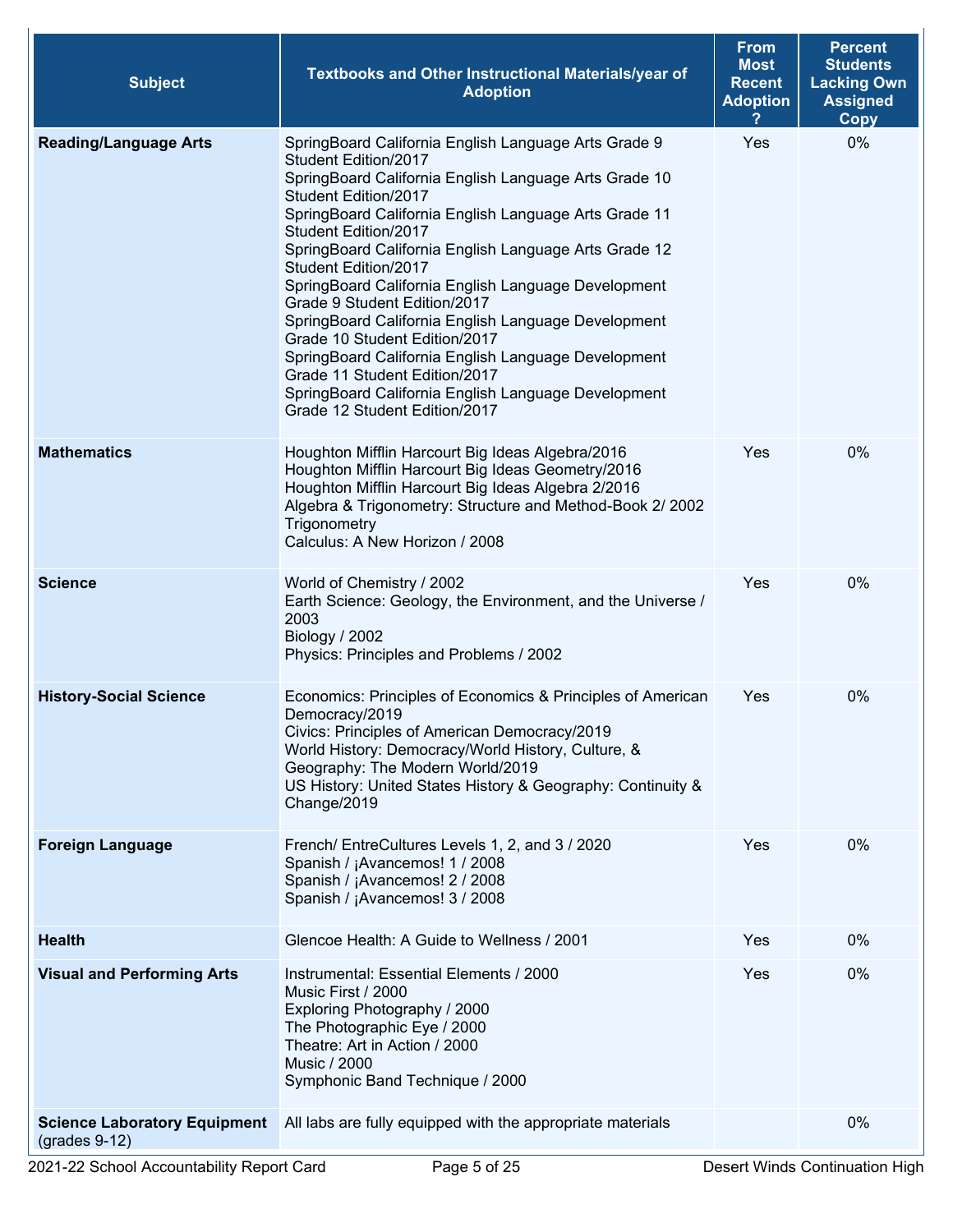### **School Facility Conditions and Planned Improvements**

Desert Winds High School has 19 classrooms, a library, offices for the principal, assistant principal, counselor, school psychologist, educational social worker, school psychologist, clerical staff, security, an employee lounge, and staff and student restrooms on the main campus. The campus provides adequate parking spaces for both staff and visitors, and accommodates approximately 450 students.

All of the campus classrooms are equipped with smart boards in order to help promote the use of technology within the classroom as the transition and implementation to California Common Core State Standards continues,

The Antelope Valley Union High School District maintains educational facilities that are safe, clean, and provide an educational environment that exceeds adequacy standards established by the state, and as set forth as a result of court rulings in Williams vs. State of California and Valenzuela.

Students attend classes where rooms are properly heated and ventilated. Classrooms are appropriate for the learning environment including the absence of noise levels which would interfere with communication between teachers and students. There are sufficient numbers of clean, well-stocked, functioning restrooms on all campuses, and there exists no unsanitary or unhealthful condition that would impact a student's ability to learn.

The school district is staffed to provide each school with site-based maintenance and operational staff including custodial staff, grounds crews, and maintenance and repair personnel. These persons are based at each school site and report to school site administrators in rendering service to the District. Site-based maintenance and operations persons are supported by a central maintenance and operations crew including carpenters; painters; heating, ventilation, air conditioning personnel; and one individual who operates the District's field mower. All sites receive operating funds for maintenance and operations from restricted funds identified for maintaining each campus.

In addition, the District takes full advantage of the state's deferred maintenance funding program whereby a five-year deferred maintenance plan is submitted and updated to reflect major repair/reconstruction projects in the District. This includes appropriate upgrades and repairs to roofing, asphalt, electrical, and plumbing on District-owned facilities.

**Year and month of the most recent FIT report** 11/10/2021 11/10/2021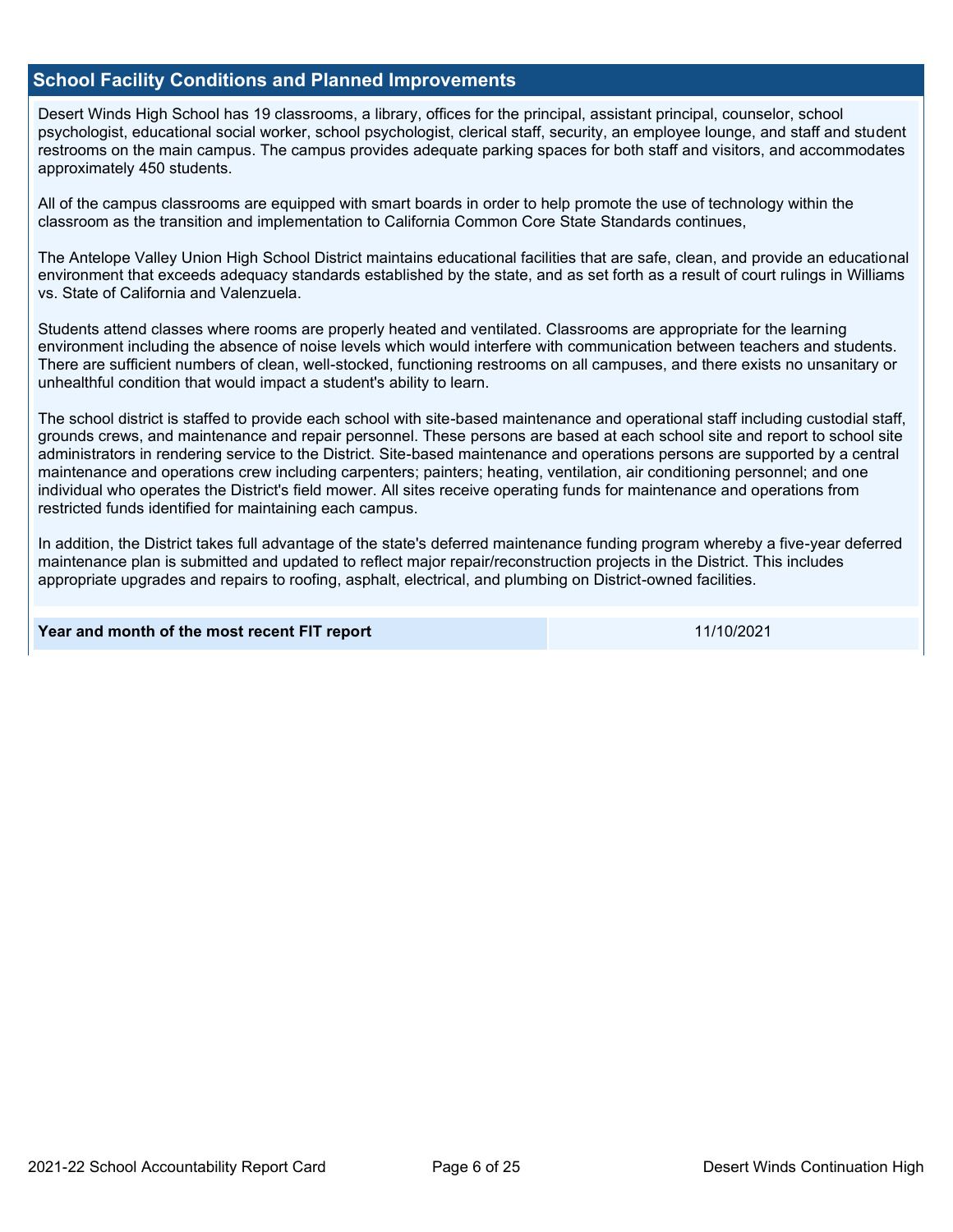| <b>School Facility Conditions and Planned Improvements</b>                    |                     |      |                     |                                                                                                                                                                                                                                                                                          |
|-------------------------------------------------------------------------------|---------------------|------|---------------------|------------------------------------------------------------------------------------------------------------------------------------------------------------------------------------------------------------------------------------------------------------------------------------------|
| <b>System Inspected</b>                                                       | <b>Rate</b><br>Good | Fair | Rate   Rate<br>Poor | <b>Repair Needed and Action Taken or Planned</b>                                                                                                                                                                                                                                         |
| <b>Systems:</b><br>Gas Leaks, Mechanical/HVAC, Sewer                          | X                   |      |                     |                                                                                                                                                                                                                                                                                          |
| Interior:<br><b>Interior Surfaces</b>                                         |                     |      | X                   | Administration: ceiling tiles<br>Room 10: ceiling tile<br>Room 13: Ceiling tile<br>Room 18: carpet is old and stained, cabinet top<br>Room 19: wall torn<br>Room 3: ceiling tiles<br>Room 7: ceiling tiles<br>Room 9: ceiling tiles<br>Room 8: ceiling tiles<br>Repairs to be rectified. |
| <b>Cleanliness:</b><br>Overall Cleanliness, Pest/Vermin Infestation           | $\sf X$             |      |                     | Principals Office: bad carpet, clutter<br>Repairs to be rectified.                                                                                                                                                                                                                       |
| <b>Electrical</b>                                                             | $\mathsf{X}$        |      |                     |                                                                                                                                                                                                                                                                                          |
| <b>Restrooms/Fountains:</b><br>Restrooms, Sinks/ Fountains                    | $\sf X$             |      |                     |                                                                                                                                                                                                                                                                                          |
| Safety:<br>Fire Safety, Hazardous Materials                                   | $\mathsf{X}$        |      |                     |                                                                                                                                                                                                                                                                                          |
| <b>Structural:</b><br>Structural Damage, Roofs                                | X                   |      |                     |                                                                                                                                                                                                                                                                                          |
| <b>External:</b><br>Playground/School Grounds, Windows/<br>Doors/Gates/Fences | X                   |      |                     |                                                                                                                                                                                                                                                                                          |

## **Overall Facility Rate**

| <b>Exemplary</b> | Good | Fair | Poor |
|------------------|------|------|------|
|                  |      |      |      |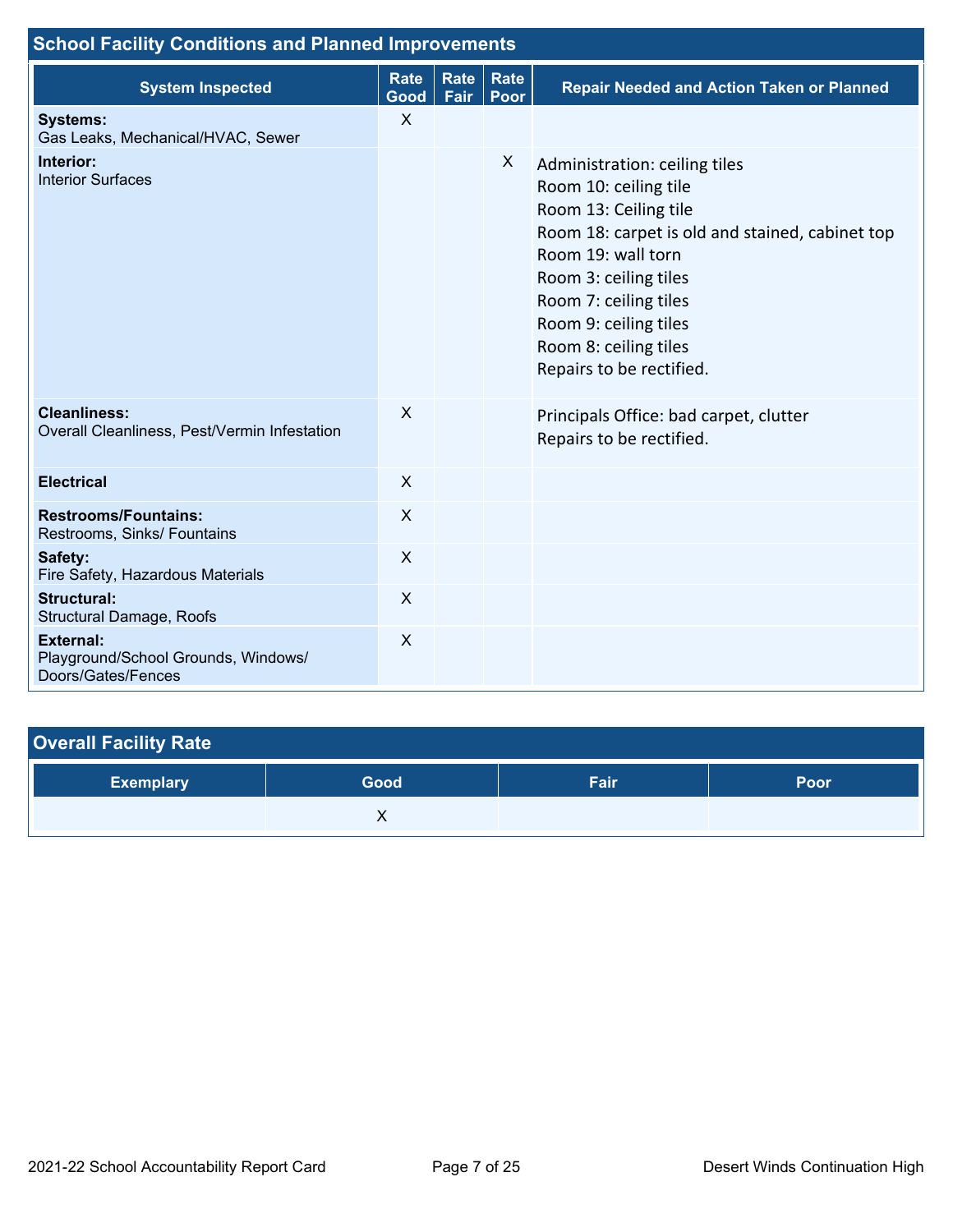## **B. Pupil Outcomes State Priority: Pupil Achievement**

The SARC provides the following information relevant to the State priority: Pupil Achievement (Priority 4):

#### **Statewide Assessments**

(i.e., California Assessment of Student Performance and Progress [CAASPP] System includes the Smarter Balanced Summative Assessments for students in the general education population and the California Alternate Assessments [CAAs] for English language arts/literacy [ELA] and mathematics given in grades three through eight and grade eleven. Only eligible students may participate in the administration of the CAAs. CAAs items are aligned with alternate achievement standards, which are linked with the Common Core State Standards [CCSS] for students with the most significant cognitive disabilities).

The CAASPP System encompasses the following assessments and student participation requirements:

- 1. **Smarter Balanced Summative Assessments and CAAs for ELA** in grades three through eight and grade eleven.
- 2. **Smarter Balanced Summative Assessments and CAAs for mathematics** in grades three through eight and grade eleven.
- 3. **California Science Test (CAST) and CAAs for Science** in grades five, eight, and once in high school (i.e., grade ten, eleven, or twelve).

#### **SARC Reporting in the 2020-2021 School Year Only**

Where the most viable option, LEAs were required to administer the statewide summative assessment in ELA and mathematics. Where a statewide summative assessment was not the most viable option for the LEA (or for one or more gradelevel[s] within the LEA) due to the pandemic, LEAs were allowed to report results from a different assessment that met the criteria established by the State Board of Education (SBE) on March 16, 2021. The assessments were required to be:

- Aligned with CA CCSS for ELA and mathematics;
- Available to students in grades 3 through 8, and grade 11; and
- Uniformly administered across a grade, grade span, school, or district to all eligible students.

#### **Options**

Note that the CAAs could only be administered in-person following health and safety requirements. If it was not viable for the LEA to administer the CAAs in person with health and safety guidelines in place, the LEA was directed to not administer the tests. There were no other assessment options available for the CAAs. Schools administered the Smarter Balanced Summative Assessments for ELA and mathematics, other assessments that meet the SBE criteria, or a combination of both, and they could only choose one of the following:

- Smarter Balanced ELA and mathematics summative assessments;
- Other assessments meeting the SBE criteria; or
- Combination of Smarter Balanced ELA and mathematics summative assessments and other assessments.

The percentage of students who have successfully completed courses that satisfy the requirements for entrance to the University of California and the California State University, or career technical education sequences or programs of study.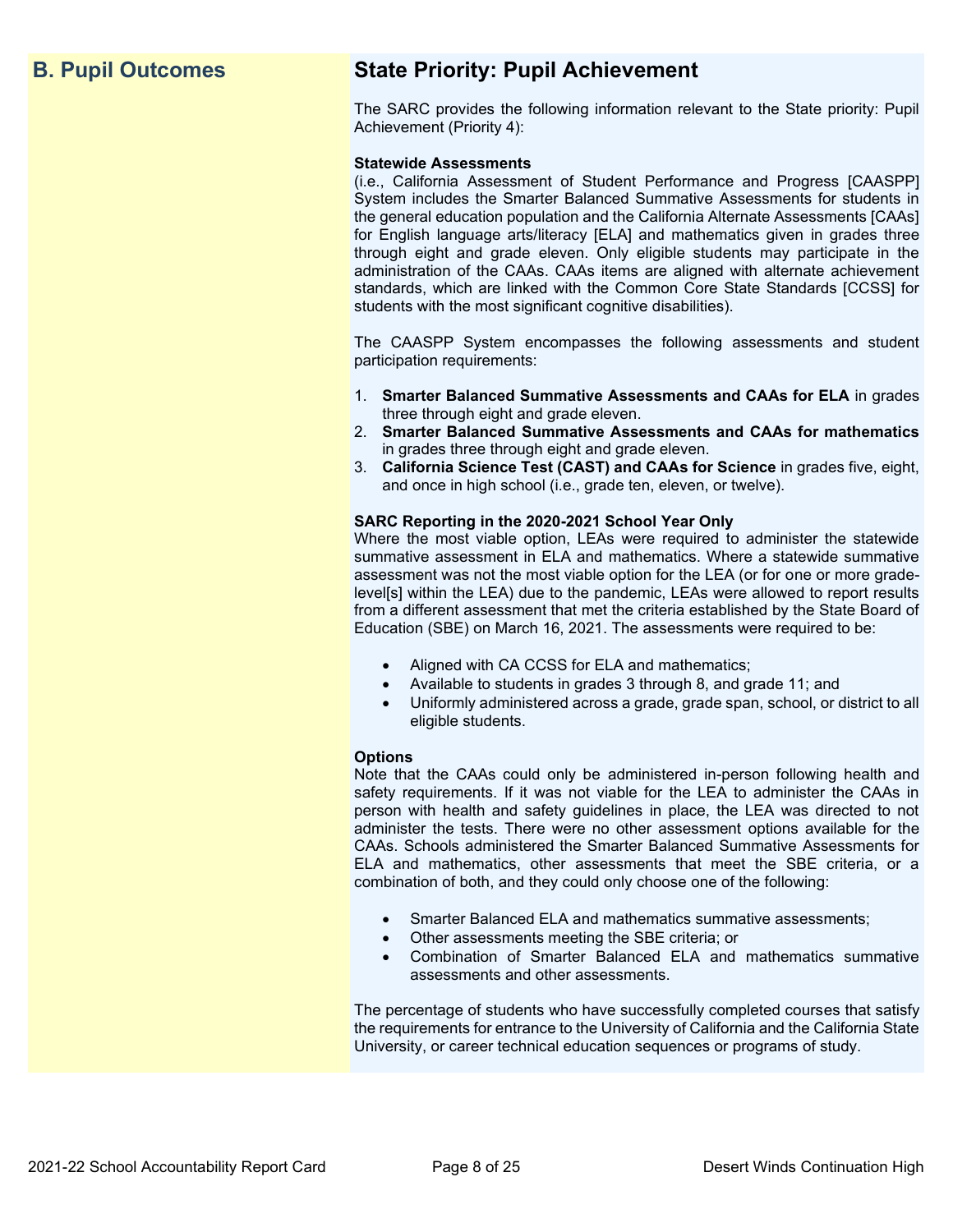## **Percentage of Students Meeting or Exceeding the State Standard on CAASPP**

This table displays CAASPP test results in ELA and mathematics for all students grades three through eight and grade eleven taking and completing a state-administered assessment.

The 2019-2020 data cells with N/A values indicate that the 2019-2020 data are not available due to the COVID-19 pandemic and resulting summative test suspension. The Executive Order N-30-20 was issued which waived the assessment, accountability, and reporting requirements for the 2019-2020 school year.

The 2020-2021 data cells have N/A values because these data are not comparable to other year data due to the COVID-19 pandemic during the 2020-2021 school year. Where the CAASPP assessments in ELA and/or mathematics is not the most viable option, the LEAs were allowed to administer local assessments. Therefore, the 2020-2021 data between school years for the school, district, state are not an accurate comparison. As such, it is inappropriate to compare results of the 2020-2021 school year to other school years.

| Subject                                                              | <b>School</b><br>2019-20 | <b>School</b><br>2020-21 | <b>District</b><br>2019-20 | <b>District</b><br>2020-21 | <b>State</b><br>2019-20 | <b>State</b><br>2020-21 |
|----------------------------------------------------------------------|--------------------------|--------------------------|----------------------------|----------------------------|-------------------------|-------------------------|
| <b>English Language Arts/Literacy</b><br>$\left($ grades 3-8 and 11) | N/A                      | N/A                      | N/A                        | N/A                        | N/A                     | N/A                     |
| <b>Mathematics</b><br>$(grades 3-8 and 11)$                          | N/A                      | N/A                      | N/A                        | N/A                        | N/A                     | N/A                     |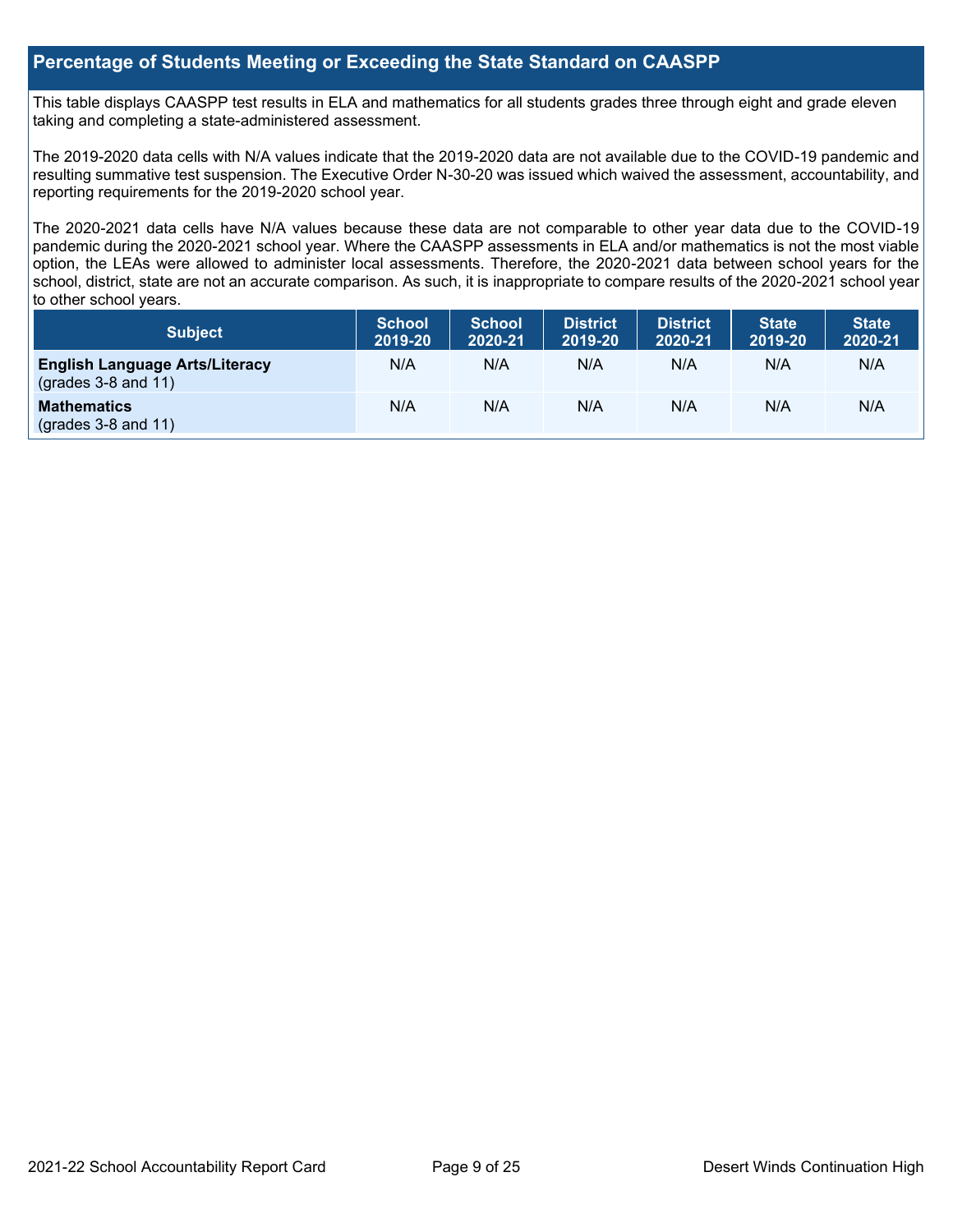## **2020-21 CAASPP Test Results in ELA by Student Group**

This table displays CAASPP test results in ELA by student group for students grades three through eight and grade eleven taking and completing a state-administered assessment. The CDE will populate this table for schools in cases where the school administered the CAASPP assessment. In cases where the school administered a local assessment instead of CAASPP, the CDE will populate this table with "NT" values, meaning this school did not test students using the CAASPP. See the local assessment(s) table for more information.

| <b>CAASPP</b><br><b>Student Groups</b>               | <b>CAASPP</b><br><b>Total</b><br><b>Enrollment</b> | <b>CAASPP</b><br><b>Number</b><br><b>Tested</b> | <b>CAASPP</b><br><b>Percent</b><br><b>Tested</b> | <b>CAASPP</b><br><b>Percent</b><br><b>Not Tested</b> | <b>CAASPP</b><br><b>Percent</b><br><b>Met or</b><br><b>Exceeded</b> |
|------------------------------------------------------|----------------------------------------------------|-------------------------------------------------|--------------------------------------------------|------------------------------------------------------|---------------------------------------------------------------------|
| <b>All Students</b>                                  | 382                                                | <b>NT</b>                                       | <b>NT</b>                                        | <b>NT</b>                                            | <b>NT</b>                                                           |
| <b>Female</b>                                        | 151                                                | <b>NT</b>                                       | <b>NT</b>                                        | <b>NT</b>                                            | <b>NT</b>                                                           |
| <b>Male</b>                                          | 231                                                | <b>NT</b>                                       | <b>NT</b>                                        | <b>NT</b>                                            | <b>NT</b>                                                           |
| American Indian or Alaska Native                     | $\mathbf 0$                                        | $\mathbf 0$                                     | $\mathbf 0$                                      | $\overline{0}$                                       | 0                                                                   |
| <b>Asian</b>                                         | $\overline{\phantom{a}}$                           | <b>NT</b>                                       | <b>NT</b>                                        | <b>NT</b>                                            | <b>NT</b>                                                           |
| <b>Black or African American</b>                     | 127                                                | <b>NT</b>                                       | <b>NT</b>                                        | <b>NT</b>                                            | NT                                                                  |
| <b>Filipino</b>                                      | $\overline{\phantom{a}}$                           | <b>NT</b>                                       | <b>NT</b>                                        | <b>NT</b>                                            | <b>NT</b>                                                           |
| <b>Hispanic or Latino</b>                            | 195                                                | <b>NT</b>                                       | <b>NT</b>                                        | <b>NT</b>                                            | <b>NT</b>                                                           |
| Native Hawaiian or Pacific Islander                  | $\overline{\phantom{a}}$                           | <b>NT</b>                                       | <b>NT</b>                                        | <b>NT</b>                                            | <b>NT</b>                                                           |
| <b>Two or More Races</b>                             | 22                                                 | <b>NT</b>                                       | <b>NT</b>                                        | <b>NT</b>                                            | <b>NT</b>                                                           |
| <b>White</b>                                         | 33                                                 | <b>NT</b>                                       | <b>NT</b>                                        | <b>NT</b>                                            | NT                                                                  |
| <b>English Learners</b>                              | 42                                                 | <b>NT</b>                                       | <b>NT</b>                                        | <b>NT</b>                                            | <b>NT</b>                                                           |
| <b>Foster Youth</b>                                  | 15                                                 | <b>NT</b>                                       | <b>NT</b>                                        | <b>NT</b>                                            | <b>NT</b>                                                           |
| <b>Homeless</b>                                      | 12                                                 | <b>NT</b>                                       | <b>NT</b>                                        | <b>NT</b>                                            | <b>NT</b>                                                           |
| <b>Military</b>                                      | $\overline{\phantom{a}}$                           | <b>NT</b>                                       | <b>NT</b>                                        | <b>NT</b>                                            | <b>NT</b>                                                           |
| <b>Socioeconomically Disadvantaged</b>               | 323                                                | <b>NT</b>                                       | <b>NT</b>                                        | <b>NT</b>                                            | <b>NT</b>                                                           |
| <b>Students Receiving Migrant Education Services</b> | $\overline{\phantom{a}}$                           | <b>NT</b>                                       | <b>NT</b>                                        | <b>NT</b>                                            | NT                                                                  |
| <b>Students with Disabilities</b>                    | 17                                                 | <b>NT</b>                                       | <b>NT</b>                                        | <b>NT</b>                                            | <b>NT</b>                                                           |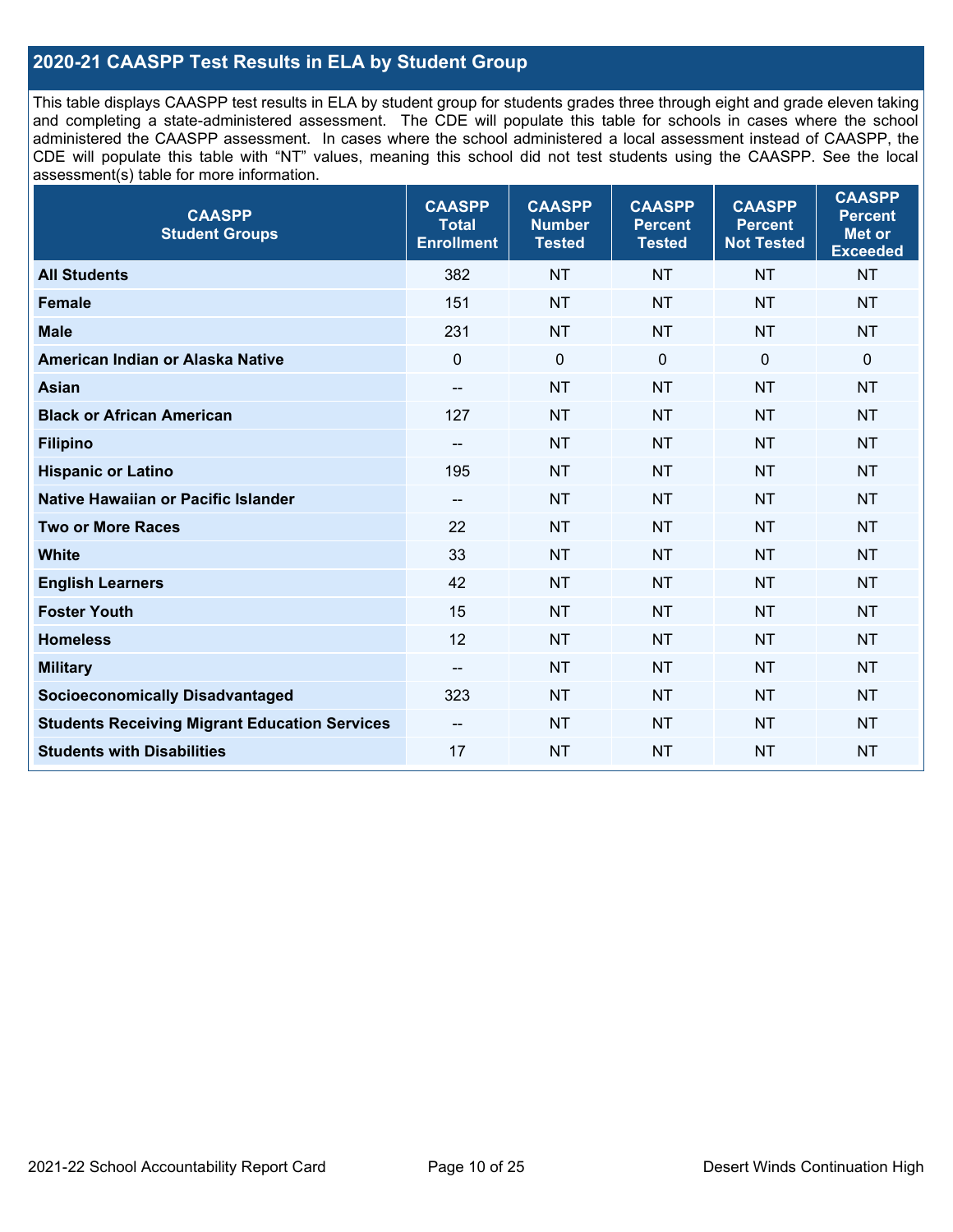## **2020-21 CAASPP Test Results in Math by Student Group**

This table displays CAASPP test results in Math by student group for students grades three through eight and grade eleven taking and completing a state-administered assessment. The CDE will populate this table for schools in cases where the school administered the CAASPP assessment. In cases where the school administered a local assessment instead of CAASPP, the CDE will populate this table with "NT" values, meaning this school did not test students using the CAASPP. See the local assessment(s) table for more information.

| <b>CAASPP</b><br><b>Student Groups</b>               | <b>CAASPP</b><br><b>Total</b><br><b>Enrollment</b> | <b>CAASPP</b><br><b>Number</b><br><b>Tested</b> | <b>CAASPP</b><br><b>Percent</b><br><b>Tested</b> | <b>CAASPP</b><br><b>Percent</b><br><b>Not Tested</b> | <b>CAASPP</b><br><b>Percent</b><br><b>Met or</b><br><b>Exceeded</b> |
|------------------------------------------------------|----------------------------------------------------|-------------------------------------------------|--------------------------------------------------|------------------------------------------------------|---------------------------------------------------------------------|
| <b>All Students</b>                                  | 382                                                | <b>NT</b>                                       | <b>NT</b>                                        | <b>NT</b>                                            | <b>NT</b>                                                           |
| <b>Female</b>                                        | 151                                                | <b>NT</b>                                       | <b>NT</b>                                        | <b>NT</b>                                            | <b>NT</b>                                                           |
| <b>Male</b>                                          | 231                                                | <b>NT</b>                                       | <b>NT</b>                                        | <b>NT</b>                                            | <b>NT</b>                                                           |
| American Indian or Alaska Native                     | $\mathbf 0$                                        | $\mathbf 0$                                     | $\mathbf 0$                                      | $\mathbf 0$                                          | $\mathbf 0$                                                         |
| <b>Asian</b>                                         | $\overline{\phantom{a}}$                           | <b>NT</b>                                       | <b>NT</b>                                        | <b>NT</b>                                            | <b>NT</b>                                                           |
| <b>Black or African American</b>                     | 127                                                | <b>NT</b>                                       | <b>NT</b>                                        | <b>NT</b>                                            | <b>NT</b>                                                           |
| <b>Filipino</b>                                      | $\overline{\phantom{a}}$                           | <b>NT</b>                                       | <b>NT</b>                                        | <b>NT</b>                                            | <b>NT</b>                                                           |
| <b>Hispanic or Latino</b>                            | 195                                                | <b>NT</b>                                       | <b>NT</b>                                        | <b>NT</b>                                            | <b>NT</b>                                                           |
| <b>Native Hawaiian or Pacific Islander</b>           | $\overline{\phantom{a}}$                           | <b>NT</b>                                       | <b>NT</b>                                        | <b>NT</b>                                            | <b>NT</b>                                                           |
| <b>Two or More Races</b>                             | 22                                                 | <b>NT</b>                                       | <b>NT</b>                                        | <b>NT</b>                                            | <b>NT</b>                                                           |
| <b>White</b>                                         | 33                                                 | <b>NT</b>                                       | <b>NT</b>                                        | <b>NT</b>                                            | <b>NT</b>                                                           |
| <b>English Learners</b>                              | 42                                                 | <b>NT</b>                                       | <b>NT</b>                                        | <b>NT</b>                                            | <b>NT</b>                                                           |
| <b>Foster Youth</b>                                  | 15                                                 | <b>NT</b>                                       | <b>NT</b>                                        | <b>NT</b>                                            | <b>NT</b>                                                           |
| <b>Homeless</b>                                      | 12                                                 | <b>NT</b>                                       | <b>NT</b>                                        | <b>NT</b>                                            | <b>NT</b>                                                           |
| <b>Military</b>                                      | --                                                 | <b>NT</b>                                       | <b>NT</b>                                        | <b>NT</b>                                            | <b>NT</b>                                                           |
| <b>Socioeconomically Disadvantaged</b>               | 323                                                | <b>NT</b>                                       | <b>NT</b>                                        | <b>NT</b>                                            | <b>NT</b>                                                           |
| <b>Students Receiving Migrant Education Services</b> | $\overline{\phantom{a}}$                           | <b>NT</b>                                       | <b>NT</b>                                        | <b>NT</b>                                            | <b>NT</b>                                                           |
| <b>Students with Disabilities</b>                    | 17                                                 | <b>NT</b>                                       | <b>NT</b>                                        | <b>NT</b>                                            | <b>NT</b>                                                           |

## **2020-21 Local Assessment Test Results in ELA by Student Group**

This table displays Local Assessment test results in ELA by student group for students grades three through eight and grade eleven. LEAs/schools will populate this table for schools in cases where the school administered a local assessment. In cases where the school administered the CAASPP assessment, LEAs/schools will populate this table with "N/A" values in all cells, meaning this table is Not Applicable for this school.

| <b>NWEA MAP Math</b><br><b>Student Groups</b> | <b>NWEA MAP</b><br><b>Math</b><br><b>Total</b><br><b>Enrollment</b> | <b>NWEA MAP</b><br><b>Math</b><br><b>Number</b><br><b>Tested</b> | <b>INWEA MAP</b><br><b>Math</b><br><b>Percent</b><br><b>Tested</b> | <b>NWEA MAP</b><br><b>Math</b><br><b>Percent</b><br><b>Not Tested</b> | NWEA MAP<br><b>Math</b><br><b>Percent</b><br><b>At or Above</b><br><b>Grade Level</b> |
|-----------------------------------------------|---------------------------------------------------------------------|------------------------------------------------------------------|--------------------------------------------------------------------|-----------------------------------------------------------------------|---------------------------------------------------------------------------------------|
| <b>All Students</b>                           | 331                                                                 | 24                                                               | 7%                                                                 | 93%                                                                   | 50%                                                                                   |
| <b>Female</b>                                 | 134                                                                 | 5                                                                | 4%                                                                 | 96%                                                                   | 60%                                                                                   |
| <b>Male</b>                                   | 197                                                                 | 19                                                               | 10%                                                                | 90%                                                                   | 47%                                                                                   |
| American Indian or Alaska Native              | 0                                                                   | 0                                                                | <b>NA</b>                                                          | <b>NA</b>                                                             | NA                                                                                    |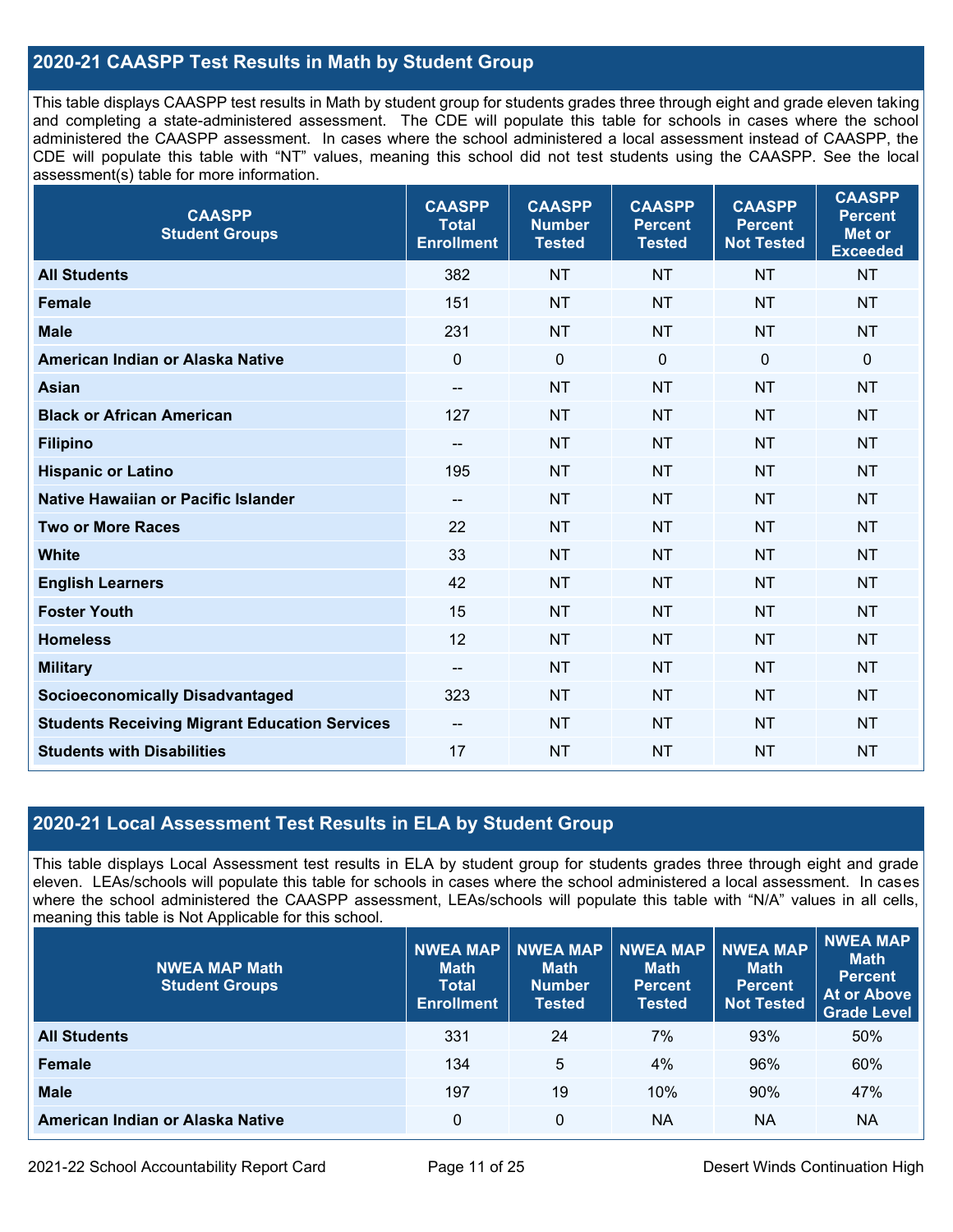| Asian                                                | $\overline{2}$                                                                             | 0  | $0\%$ | 100% | <b>NA</b> |  |  |  |  |
|------------------------------------------------------|--------------------------------------------------------------------------------------------|----|-------|------|-----------|--|--|--|--|
| <b>Black or African American</b>                     | 119                                                                                        | 6  | 5%    | 95%  | 50%       |  |  |  |  |
| <b>Filipino</b>                                      | 1                                                                                          | 0  | 0%    | 100% | NA.       |  |  |  |  |
| <b>Hispanic or Latino</b>                            | 141                                                                                        | 11 | 8%    | 92%  | 55%       |  |  |  |  |
| Native Hawaiian or Pacific Islander                  | 1                                                                                          | 0  | $0\%$ | 100% | NA.       |  |  |  |  |
| <b>Two or More Races</b>                             | 38                                                                                         | 4  | 11%   | 89%  | 50%       |  |  |  |  |
| <b>White</b>                                         | 29                                                                                         | 3  | 10%   | 90%  | 33%       |  |  |  |  |
| <b>English Learners</b>                              | 35                                                                                         | 3  | 9%    | 91%  | $0\%$     |  |  |  |  |
| <b>Foster Youth</b>                                  | 8                                                                                          | 0  | $0\%$ | 100% | <b>NA</b> |  |  |  |  |
| <b>Homeless</b>                                      | 13                                                                                         | 0  | $0\%$ | 100% | <b>NA</b> |  |  |  |  |
| <b>Military</b>                                      | 5                                                                                          | 0  | 0%    | 100% | <b>NA</b> |  |  |  |  |
| <b>Socioeconomically Disadvantaged</b>               | 285                                                                                        | 22 | 8%    | 92%  | 45%       |  |  |  |  |
| <b>Students Receiving Migrant Education Services</b> | 1                                                                                          | 0  | $0\%$ | 100% | <b>NA</b> |  |  |  |  |
| <b>Students with Disabilities</b>                    | $\overline{2}$                                                                             | 1  | 50%   | 50%  | 100%      |  |  |  |  |
|                                                      | *At or above the grade-level standard in the context of the local assessment administered. |    |       |      |           |  |  |  |  |

## **2020-21 Local Assessment Test Results in Math by Student Group**

This table displays Local Assessment test results in Math by student group for students grades three through eight and grade eleven. LEAs/schools will populate this table for schools in cases where the school administered a local assessment. In cases where the school administered the CAASPP assessment, LEAs/schools will populate this table with "N/A" values in all cells, meaning this table is Not Applicable for this school.

| <b>NWEA MAP Math</b><br><b>Student Groups</b> | <b>NWEA MAP</b><br><b>Math</b><br><b>Total</b><br><b>Enrollment</b> | <b>NWEA MAP</b><br><b>Math</b><br><b>Number</b><br><b>Tested</b> | <b>NWEA MAP</b><br><b>Math</b><br><b>Percent</b><br><b>Tested</b> | <b>NWEA MAP</b><br><b>Math</b><br><b>Percent</b><br><b>Not Tested</b> | <b>NWEA MAP</b><br><b>Math</b><br><b>Percent</b><br><b>At or Above</b><br><b>Grade Level</b> |
|-----------------------------------------------|---------------------------------------------------------------------|------------------------------------------------------------------|-------------------------------------------------------------------|-----------------------------------------------------------------------|----------------------------------------------------------------------------------------------|
| <b>All Students</b>                           | 331                                                                 | 69                                                               | 21%                                                               | 79%                                                                   | 20%                                                                                          |
| <b>Female</b>                                 | 134                                                                 | 24                                                               | 18%                                                               | 82%                                                                   | 8%                                                                                           |
| <b>Male</b>                                   | 197                                                                 | 45                                                               | 23%                                                               | 77%                                                                   | 27%                                                                                          |
| American Indian or Alaska Native              | $\mathbf 0$                                                         | $\mathbf 0$                                                      | <b>NA</b>                                                         | <b>NA</b>                                                             | <b>NA</b>                                                                                    |
| <b>Asian</b>                                  | $\overline{2}$                                                      | $\pmb{0}$                                                        | 0%                                                                | 100%                                                                  | <b>NA</b>                                                                                    |
| <b>Black or African American</b>              | 119                                                                 | 21                                                               | 18%                                                               | 82%                                                                   | 5%                                                                                           |
| <b>Filipino</b>                               | 1                                                                   | $\mathbf 0$                                                      | 0%                                                                | 100%                                                                  | <b>NA</b>                                                                                    |
| <b>Hispanic or Latino</b>                     | 141                                                                 | 33                                                               | 23%                                                               | 77%                                                                   | 27%                                                                                          |
| Native Hawaiian or Pacific Islander           | 1                                                                   | $\Omega$                                                         | 0%                                                                | 100%                                                                  | <b>NA</b>                                                                                    |
| <b>Two or More Races</b>                      | 38                                                                  | $\boldsymbol{9}$                                                 | 24%                                                               | 76%                                                                   | 11%                                                                                          |
| <b>White</b>                                  | 29                                                                  | 6                                                                | 21%                                                               | 79%                                                                   | 50%                                                                                          |
| <b>English Learners</b>                       | 35                                                                  | 5                                                                | 14%                                                               | 86%                                                                   | 20%                                                                                          |
| <b>Foster Youth</b>                           | 8                                                                   | $\mathbf{1}$                                                     | 13%                                                               | 88%                                                                   | 0%                                                                                           |
| <b>Homeless</b>                               | 13                                                                  | 2                                                                | 15%                                                               | 85%                                                                   | 50%                                                                                          |
| <b>Military</b>                               | 5                                                                   | 1                                                                | 20%                                                               | 80%                                                                   | 0%                                                                                           |
| <b>Socioeconomically Disadvantaged</b>        | 285                                                                 | 63                                                               | 22%                                                               | 78%                                                                   | 19%                                                                                          |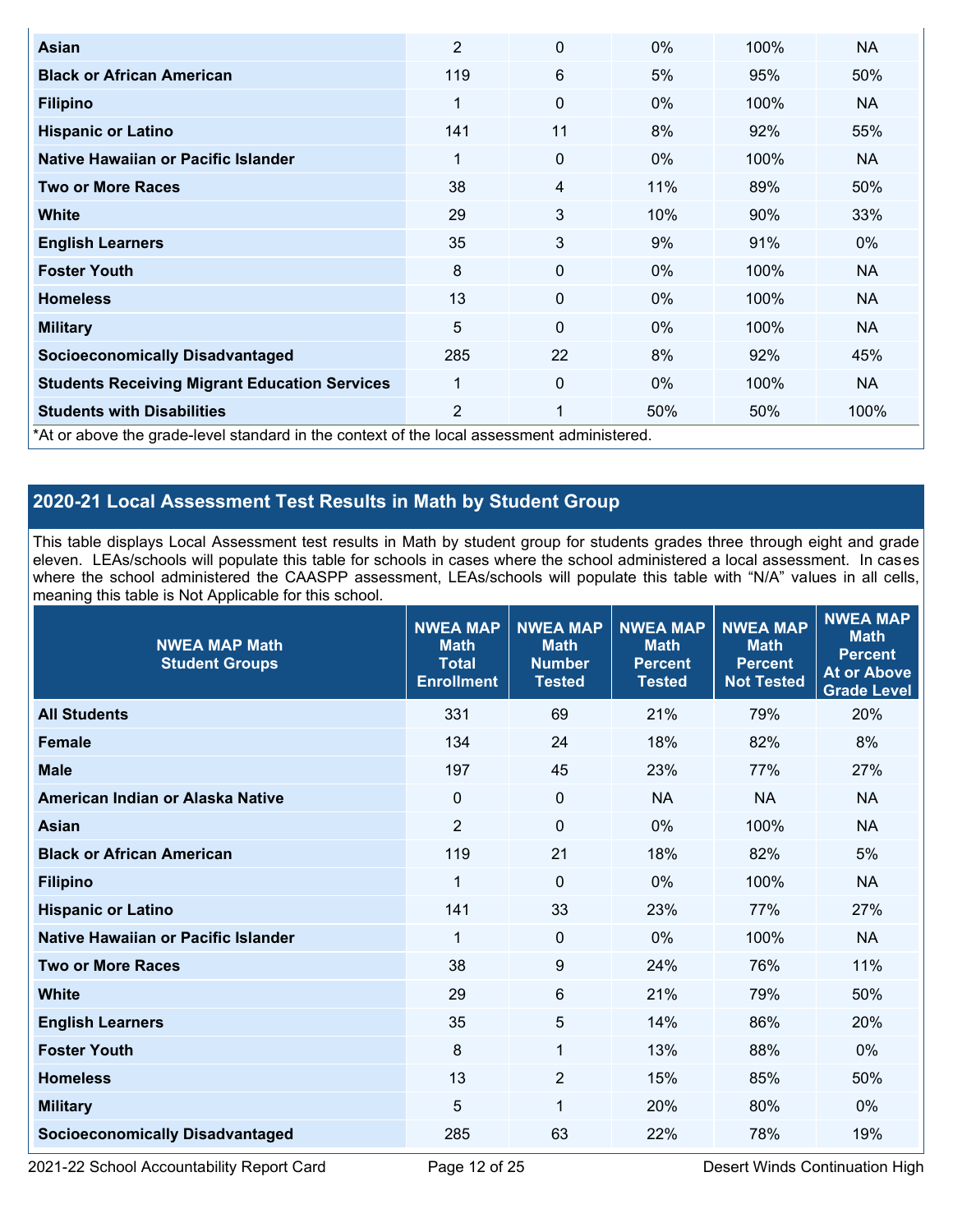| <b>Students Receiving Migrant Education Services</b> |  | $0\%$ | 100% | <b>NA</b> |
|------------------------------------------------------|--|-------|------|-----------|
| <b>Students with Disabilities</b>                    |  | $0\%$ | 00%ا | NA        |

\*At or above the grade-level standard in the context of the local assessment administered.

## **CAASPP Test Results in Science for All Students**

This table displays the percentage of all students grades five, eight, and High School meeting or exceeding the State Standard.

The 2019-2020 data cells with N/A values indicate that the 2019-2020 data are not available due to the COVID-19 pandemic and resulting summative testing suspension. The Executive Order N-30-20 was issued which waived the assessment, accountability, and reporting requirements for the 2019-2020 school year.

For any 2020-2021 data cells with N/T values indicate that this school did not test students using the CAASPP Science.

| <b>Subject</b>                                  | School  | <b>School</b> | <b>District</b> | <b>District</b> | <b>State</b> | <b>State</b> |
|-------------------------------------------------|---------|---------------|-----------------|-----------------|--------------|--------------|
|                                                 | 2019-20 | 2020-21       | 2019-20         | 2020-21         | 2019-20      | 2020-21      |
| <b>Science</b><br>(grades 5, 8 and high school) | N/A     | NT            | N/A             | N1              | N/A          | 28.72        |

## **2020-21 CAASPP Test Results in Science by Student Group**

This table displays CAASPP test results in Science by student group for students grades five, eight, and High School. For any data cells with N/T values indicate that this school did not test students using the CAASPP Science.

| <b>Student Group</b>                                 | <b>Total</b><br><b>Enrollment</b> | <b>Number</b><br><b>Tested</b> | <b>Percent</b><br><b>Tested</b> | <b>Percent</b><br><b>Not Tested</b> | <b>Percent</b><br><b>Met or</b><br><b>Exceeded</b> |
|------------------------------------------------------|-----------------------------------|--------------------------------|---------------------------------|-------------------------------------|----------------------------------------------------|
| <b>All Students</b>                                  | 63                                | <b>NT</b>                      | <b>NT</b>                       | <b>NT</b>                           | <b>NT</b>                                          |
| <b>Female</b>                                        | 31                                | <b>NT</b>                      | <b>NT</b>                       |                                     |                                                    |
| <b>Male</b>                                          | 32                                | <b>NT</b>                      | <b>NT</b>                       |                                     |                                                    |
| American Indian or Alaska Native                     | $\overline{\phantom{a}}$          | <b>NT</b>                      | <b>NT</b>                       | <b>NT</b>                           | <b>NT</b>                                          |
| <b>Asian</b>                                         | $\mathbf 0$                       | $\mathbf 0$                    | $\mathbf 0$                     | $\mathbf 0$                         | $\mathbf 0$                                        |
| <b>Black or African American</b>                     | 25                                | <b>NT</b>                      | <b>NT</b>                       | <b>NT</b>                           | <b>NT</b>                                          |
| <b>Filipino</b>                                      | $\Omega$                          | $\mathbf 0$                    | $\mathbf{0}$                    | $\mathbf{0}$                        | $\mathbf 0$                                        |
| <b>Hispanic or Latino</b>                            | 32                                | <b>NT</b>                      | <b>NT</b>                       | <b>NT</b>                           | <b>NT</b>                                          |
| Native Hawaiian or Pacific Islander                  | $\overline{0}$                    | $\mathbf 0$                    | $\mathbf{0}$                    | $\mathbf 0$                         | $\mathbf 0$                                        |
| <b>Two or More Races</b>                             | --                                | <b>NT</b>                      | <b>NT</b>                       | <b>NT</b>                           | <b>NT</b>                                          |
| <b>White</b>                                         | --                                | <b>NT</b>                      | <b>NT</b>                       | <b>NT</b>                           | <b>NT</b>                                          |
| <b>English Learners</b>                              |                                   | <b>NT</b>                      | <b>NT</b>                       | <b>NT</b>                           | <b>NT</b>                                          |
| <b>Foster Youth</b>                                  | --                                | <b>NT</b>                      | <b>NT</b>                       | <b>NT</b>                           | <b>NT</b>                                          |
| <b>Homeless</b>                                      | --                                | <b>NT</b>                      | <b>NT</b>                       | <b>NT</b>                           | <b>NT</b>                                          |
| <b>Military</b>                                      | $\Omega$                          | $\mathbf 0$                    | $\Omega$                        | $\mathbf{0}$                        | $\mathbf 0$                                        |
| <b>Socioeconomically Disadvantaged</b>               | 53                                | <b>NT</b>                      | <b>NT</b>                       | <b>NT</b>                           | <b>NT</b>                                          |
| <b>Students Receiving Migrant Education Services</b> | $\mathbf 0$                       | $\mathbf 0$                    | $\mathbf{0}$                    | $\mathbf 0$                         | $\mathbf 0$                                        |
| <b>Students with Disabilities</b>                    | $\overline{a}$                    | <b>NT</b>                      | <b>NT</b>                       | <b>NT</b>                           | <b>NT</b>                                          |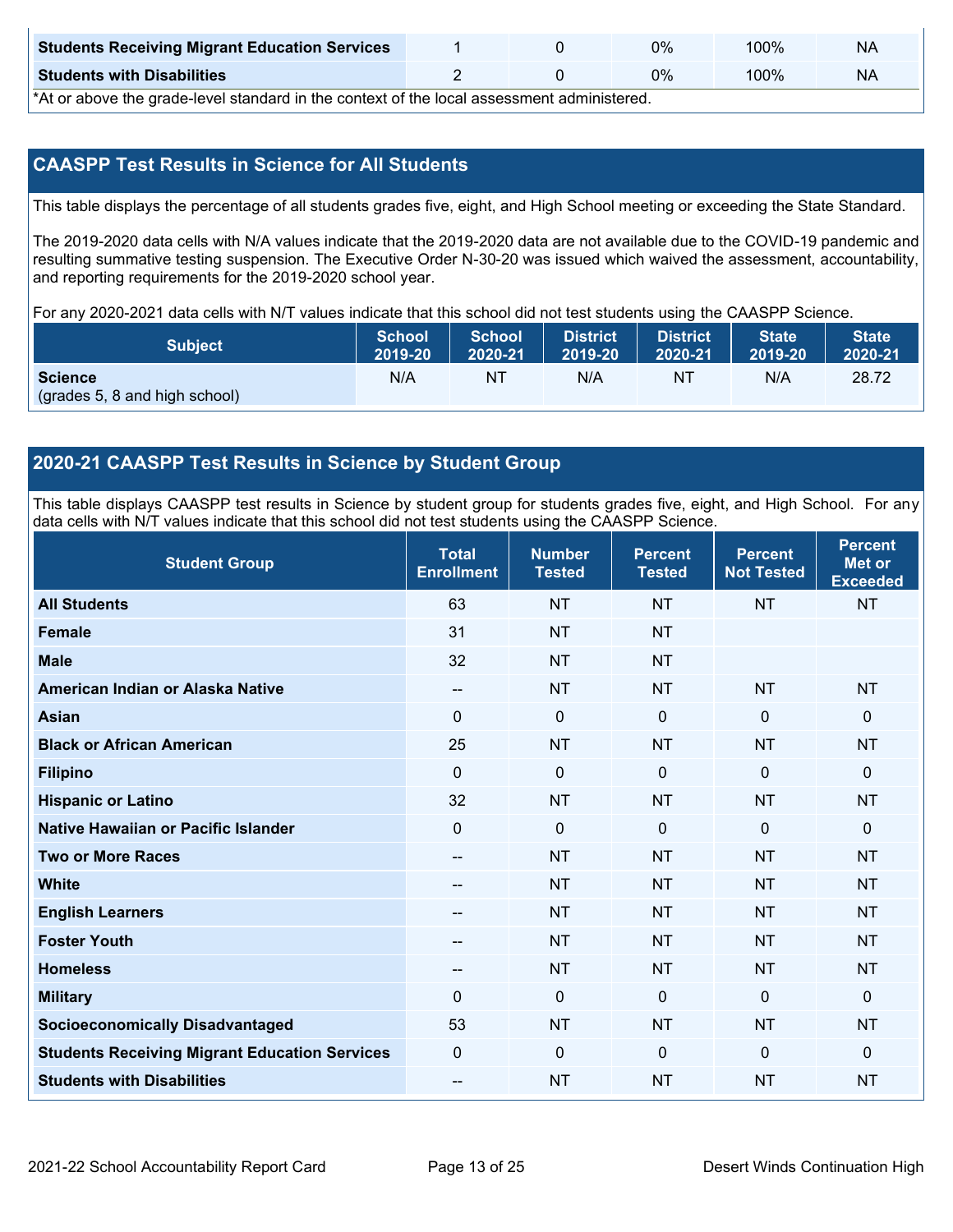### **2020-21 Career Technical Education Programs**

Students are prepared to enter the workforce/or continue at the community college by enrolling in our state-honored auto technology courses. These courses offer four specific training modules that can lead to certifications in brakes, lubrication, tire service, and parts specialist and provide our students with the knowledge and experience they need to secure jobs in the automotive industry.

Additionally, students can enroll in Work Experience to assist them with work-related issues, including resume writing, effective interview skills, and time management.

## **2020-21 Career Technical Education (CTE) Participation**

| <b>Measure</b>                                                                                                                    | <b>CTE Program Participation</b> |
|-----------------------------------------------------------------------------------------------------------------------------------|----------------------------------|
| Number of Pupils Participating in CTE                                                                                             | 226                              |
| Percent of Pupils that Complete a CTE Program and Earn a High School Diploma                                                      |                                  |
| Percent of CTE Courses that are Sequenced or Articulated Between the School and<br><b>Institutions of Postsecondary Education</b> |                                  |

#### **Course Enrollment/Completion**

This table displays the course enrollment/completion of University of California (UC) and/or California State University (CSU) admission requirements.

| UC/CSU Course Measure                                                       | ' Percent <sub>'</sub> |
|-----------------------------------------------------------------------------|------------------------|
| 2020-2021 Pupils Enrolled in Courses Required for UC/CSU Admission          | 94.51                  |
| 2019-2020 Graduates Who Completed All Courses Required for UC/CSU Admission |                        |

## **B. Pupil Outcomes State Priority: Other Pupil Outcomes**

The SARC provides the following information relevant to the State priority: Other Pupil Outcomes (Priority 8): Pupil outcomes in the subject area of physical education.

## **2020-21 California Physical Fitness Test Results**

Due to the COVID-19 crisis, the Physical Fitness Test was suspended during the 2020-2021 school year and therefore no data are reported and each cell in this table is populated with "N/A."

| <b>Grade Level</b> | Four of Six Fitness Standards   Five of Six Fitness Standards |     | Percentage of Students Meeting   Percentage of Students Meeting   Percentage of Students Meeting<br><b>Six of Six Fitness Standards</b> |
|--------------------|---------------------------------------------------------------|-----|-----------------------------------------------------------------------------------------------------------------------------------------|
| Grade 5            | N/A                                                           | N/A | N/A                                                                                                                                     |
| Grade 7            | N/A                                                           | N/A | N/A                                                                                                                                     |
| Grade 9            | N/A                                                           | N/A | N/A                                                                                                                                     |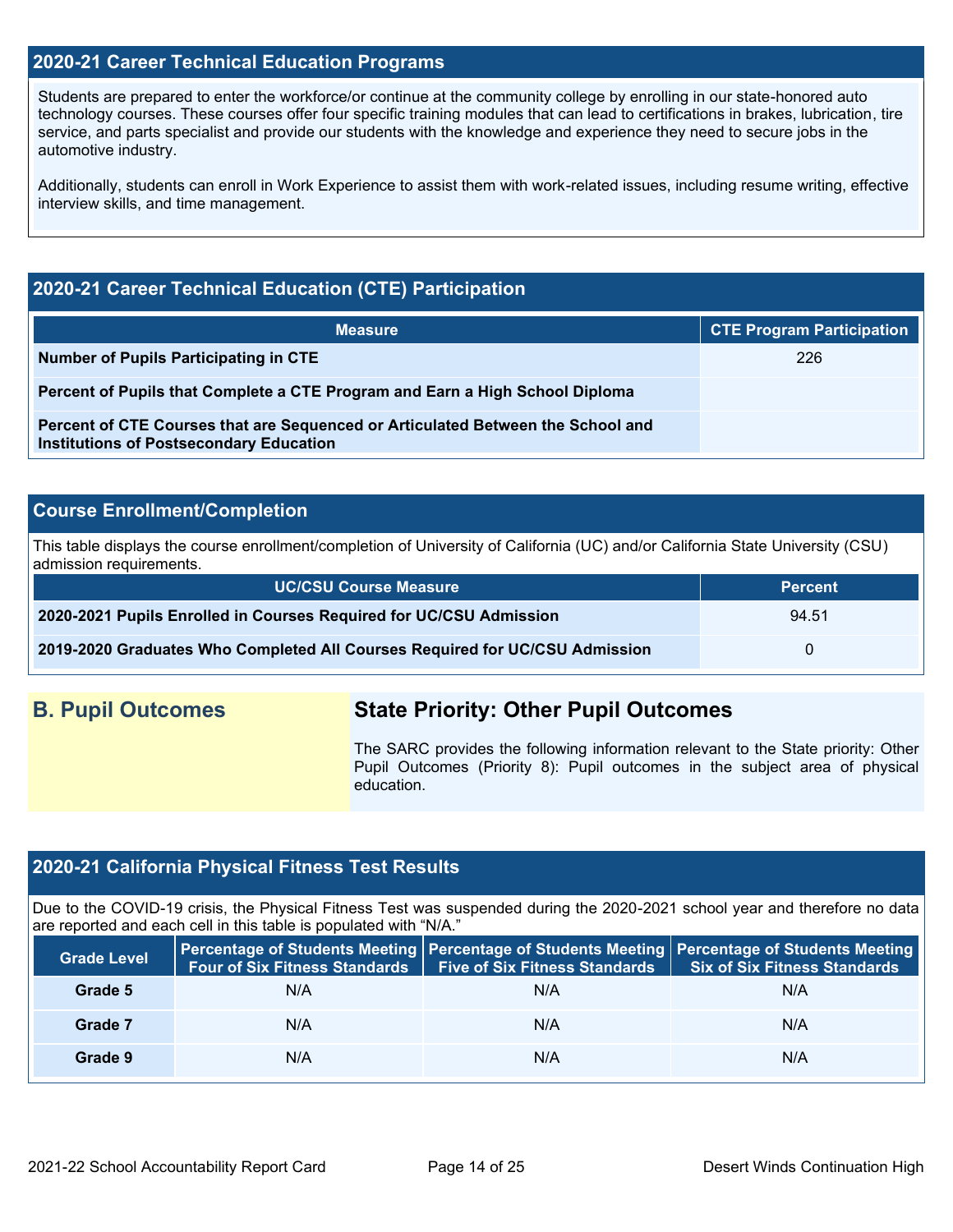## **C. Engagement State Priority: Parental Involvement**

The SARC provides the following information relevant to the State priority: Parental Involvement (Priority 3): Efforts the school district makes to seek parent input in making decisions regarding the school district and at each school site.

### **2021-22 Opportunities for Parental Involvement**

Parents are also encouraged to be active participants in their students educational journey by communicating their concerns to teachers, the school counselor and site administration through email, phone calls, and face to face meetings. Parents are also encouraged to be a member of the school site council, which meets regularly with the principal and identified staff members. In addition to the two scheduled district-wide Back-To-School night events, Desert Winds High school schedules quarterly parent-teacher conference times. This time allows parents to visit with any or all of their student's teachers. The school's website and the PowerSchool app provides parents with contact information, school events and the student's academic progress.

## **C. Engagement State Priority: Pupil Engagement**

The SARC provides the following information relevant to the State priority: Pupil Engagement (Priority 5):

- High school dropout rates;
- High school graduation rates; and
- Chronic Absenteeism

#### **Dropout Rate and Graduation Rate (Four-Year Cohort Rate)**

| <b>Indicator</b>       | <b>School</b><br>2018-19 | <b>School</b><br>2019-20 | School District<br>2020-21 | $ 2018-19 $ | <b>District</b><br>2019-20 | <b>District</b><br>2020-21 | <b>State</b><br>2018-19 | <b>State</b><br>$ 2019-20 $ | <b>State</b><br>2020-21 |
|------------------------|--------------------------|--------------------------|----------------------------|-------------|----------------------------|----------------------------|-------------------------|-----------------------------|-------------------------|
| <b>Dropout Rate</b>    | 42.1                     | 40.8                     | 74.7                       | 11.0        | 9.7                        | 18.3                       | 9.0                     | 8.9                         | 9.4                     |
| <b>Graduation Rate</b> | 22.0                     | 14.3                     | 17.2                       | 78.9        | 76.4                       | 71.9                       | 84.5                    | 84.2                        | 83.6                    |

## **2020-21 Graduation Rate by Student Group (Four-Year Cohort Rate)**

This table displays the 2020-21 graduation rate by student group. For information on the Four-Year Adjusted Cohort Graduation Rate (ACGR), visit the CDE Adjusted Cohort Graduation Rate web page at [www.cde.ca.gov/ds/ad/acgrinfo.asp.](http://www.cde.ca.gov/ds/ad/acgrinfo.asp)

| <b>Student Group</b>             | <b>Number of</b><br><b>Students in Cohort</b> | <b>Number of</b><br><b>Cohort Graduates</b> | <b>Cohort</b><br><b>Graduation Rate</b> |
|----------------------------------|-----------------------------------------------|---------------------------------------------|-----------------------------------------|
| <b>All Students</b>              | 273                                           | 47                                          | 17.2                                    |
| <b>Female</b>                    | 101                                           | 24                                          | 23.8                                    |
| <b>Male</b>                      | 172                                           | 23                                          | 13.4                                    |
| American Indian or Alaska Native | $\sim$ $\sim$                                 | --                                          | --                                      |
| Asian                            | --                                            | --                                          | $- -$                                   |
| <b>Black or African American</b> | 94                                            | 18                                          | 19.1                                    |
| <b>Filipino</b>                  | $- -$                                         | --                                          | $- -$                                   |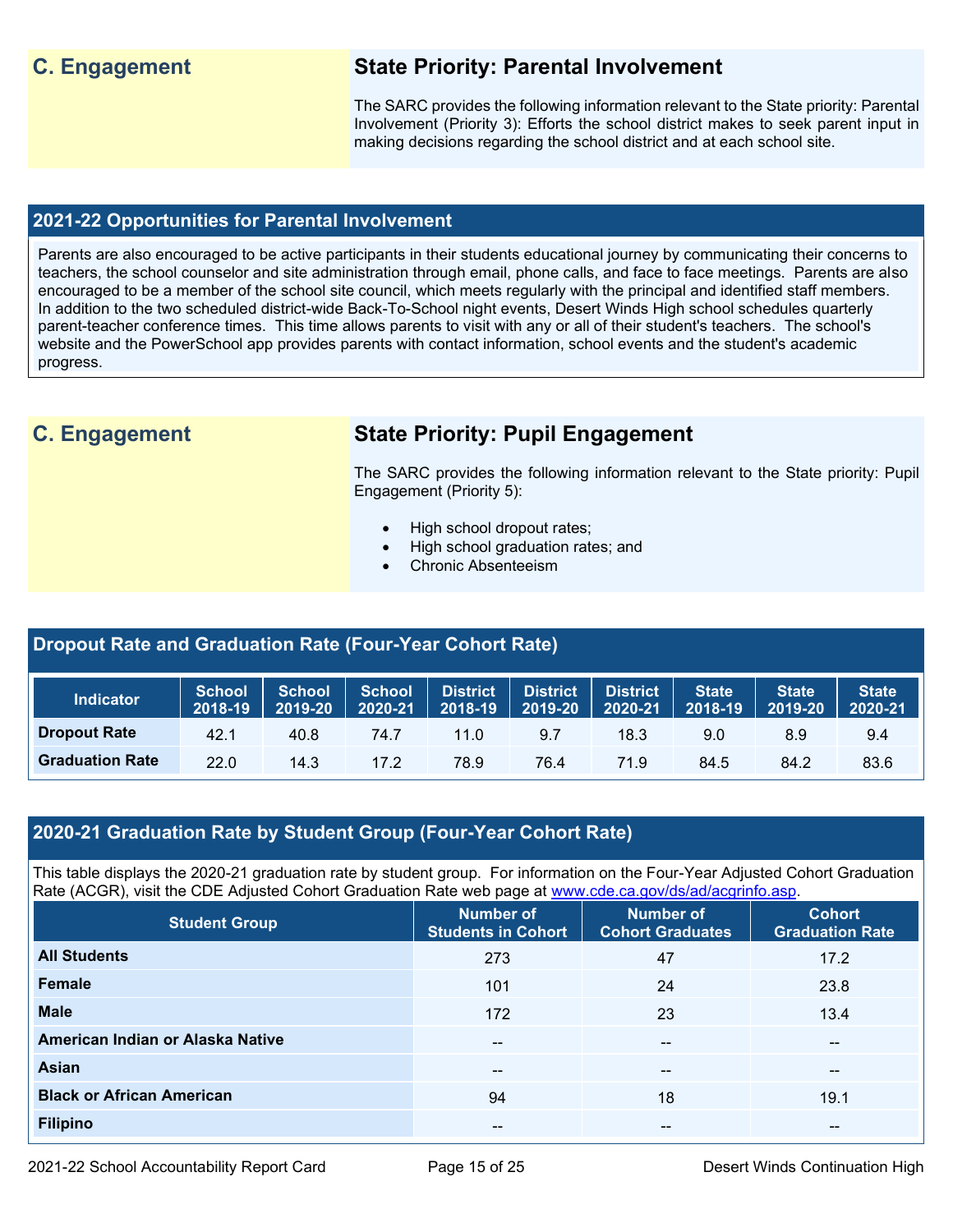| <b>Hispanic or Latino</b>                            | 140      | 21           | 15.0 |
|------------------------------------------------------|----------|--------------|------|
| Native Hawaiian or Pacific Islander                  | $\Omega$ | $\mathbf{0}$ | 0.00 |
| <b>Two or More Races</b>                             | $- -$    | --           | --   |
| <b>White</b>                                         | 26       | 6            | 23.1 |
| <b>English Learners</b>                              | 35       | 3            | 8.6  |
| <b>Foster Youth</b>                                  | 20       | 3            | 15.0 |
| <b>Homeless</b>                                      | 17       | 3            | 17.6 |
| <b>Socioeconomically Disadvantaged</b>               | 261      | 44           | 16.9 |
| <b>Students Receiving Migrant Education Services</b> | $- -$    | $- -$        | --   |
| <b>Students with Disabilities</b>                    | 28       | 8            | 28.6 |

## **2020-21 Chronic Absenteeism by Student Group**

| <b>Student Group</b>                                 | <b>Cumulative</b><br><b>Enrollment</b> | <b>Chronic</b><br><b>Absenteeism</b><br><b>Eligible Enrollment</b> | <b>Chronic</b><br><b>Absenteeism</b><br><b>Count</b> | <b>Chronic</b><br><b>Absenteeism</b><br><b>Rate</b> |
|------------------------------------------------------|----------------------------------------|--------------------------------------------------------------------|------------------------------------------------------|-----------------------------------------------------|
| <b>All Students</b>                                  | 1105                                   | 972                                                                | 701                                                  | 72.1                                                |
| <b>Female</b>                                        | 435                                    | 387                                                                | 258                                                  | 66.7                                                |
| <b>Male</b>                                          | 670                                    | 585                                                                | 443                                                  | 75.7                                                |
| American Indian or Alaska Native                     | 3                                      | $\overline{2}$                                                     | $\overline{2}$                                       | 100.0                                               |
| Asian                                                | $\overline{4}$                         | 4                                                                  | $\overline{2}$                                       | 50.0                                                |
| <b>Black or African American</b>                     | 352                                    | 321                                                                | 247                                                  | 76.9                                                |
| <b>Filipino</b>                                      | $\overline{4}$                         | 4                                                                  | 4                                                    | 100.0                                               |
| <b>Hispanic or Latino</b>                            | 576                                    | 506                                                                | 354                                                  | 70.0                                                |
| Native Hawaiian or Pacific Islander                  | 1                                      | 1                                                                  | 1                                                    | 100.0                                               |
| <b>Two or More Races</b>                             | 53                                     | 50                                                                 | 39                                                   | 78.0                                                |
| White                                                | 106                                    | 83                                                                 | 52                                                   | 62.7                                                |
| <b>English Learners</b>                              | 120                                    | 104                                                                | 78                                                   | 75.0                                                |
| <b>Foster Youth</b>                                  | 49                                     | 35                                                                 | 24                                                   | 68.6                                                |
| <b>Homeless</b>                                      | 21                                     | 20                                                                 | 15                                                   | 75.0                                                |
| <b>Socioeconomically Disadvantaged</b>               | 900                                    | 805                                                                | 584                                                  | 72.5                                                |
| <b>Students Receiving Migrant Education Services</b> | $\overline{4}$                         | 4                                                                  | 3                                                    | 75.0                                                |
| <b>Students with Disabilities</b>                    | 104                                    | 85                                                                 | 71                                                   | 83.5                                                |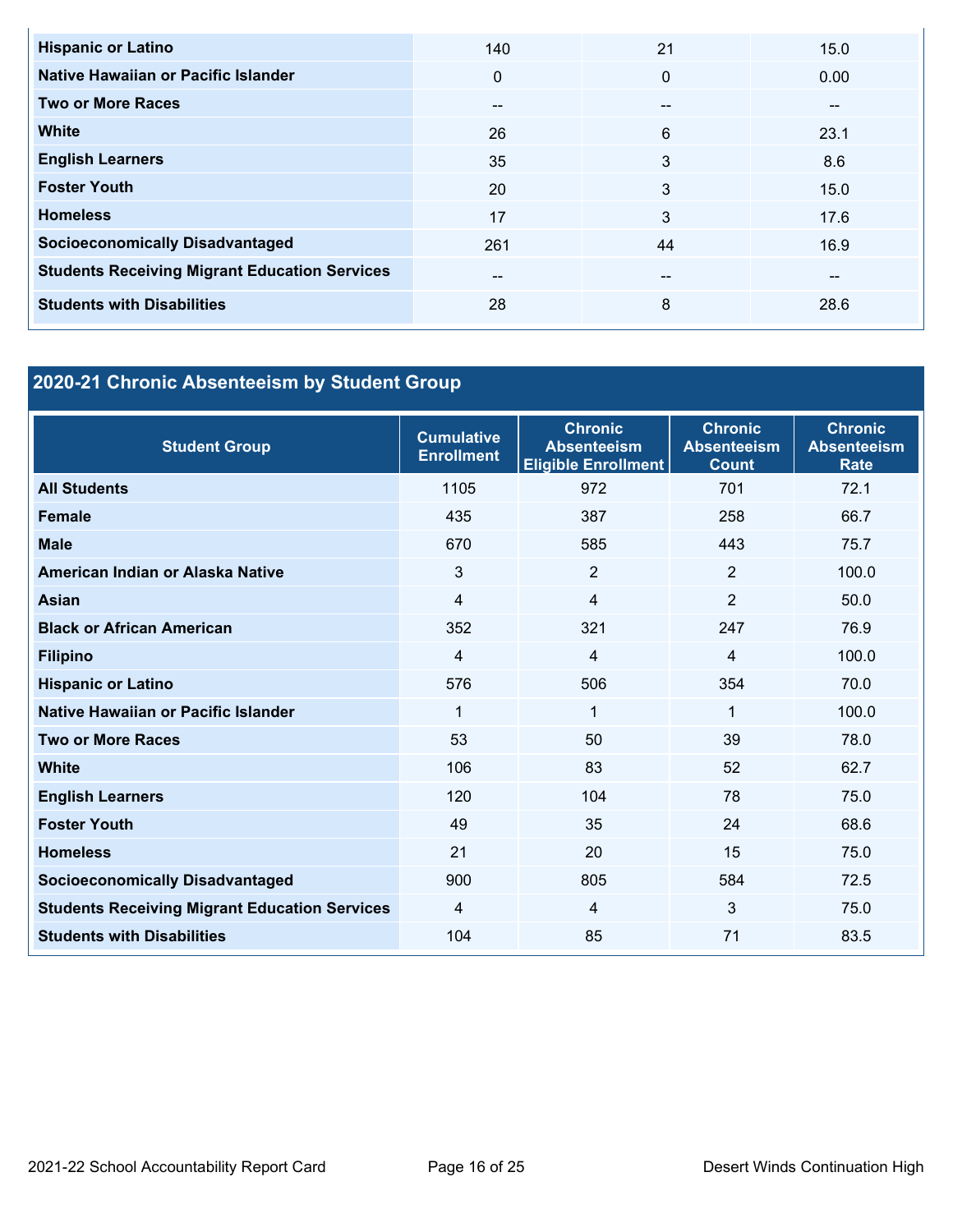## **C. Engagement State Priority: School Climate**

The SARC provides the following information relevant to the State priority: School Climate (Priority 6):

- Pupil suspension rates;
- Pupil expulsion rates; and
- Other local measures on the sense of safety

## **Suspensions and Expulsions**

This table displays suspensions and expulsions data collected between July through June, each full school year respectively. Data collected during the 2020-21 school year may not be comparable to earlier years of this collection due to differences in learning mode instruction in response to the COVID-19 pandemic.

| <b>Subject</b>     | <b>School</b><br>2018-19 | <b>School</b><br>2020-21 | <b>District</b><br>2018-19 | <b>District</b><br>2020-21 | <b>State</b><br>2018-19 | <b>State</b><br>2020-21 |
|--------------------|--------------------------|--------------------------|----------------------------|----------------------------|-------------------------|-------------------------|
| <b>Suspensions</b> | 7.55                     | 0.18                     | 7.95                       | 0.07                       | 3.47                    | 0.20                    |
| <b>Expulsions</b>  | 0.42                     | 0.00                     | 0.24                       | 0.00                       | 0.08                    | 0.00                    |

This table displays suspensions and expulsions data collected between July through February, partial school year due to the COVID-19 pandemic. The 2019-2020 suspensions and expulsions rate data are not comparable to other year data because the 2019-2020 school year is a partial school year due to the COVID-19 crisis. As such, it would be inappropriate to make any comparisons in rates of suspensions and expulsions in the 2019-2020 school year compared to other school years.

| <b>Subject</b>     | <b>School</b><br>2019-20 | <b>District</b><br>2019-20 | <b>State</b><br>2019-20 |
|--------------------|--------------------------|----------------------------|-------------------------|
| <b>Suspensions</b> | 7.59                     | 5.43                       | 2.45                    |
| <b>Expulsions</b>  | 0.00                     | 0.12                       | 0.05                    |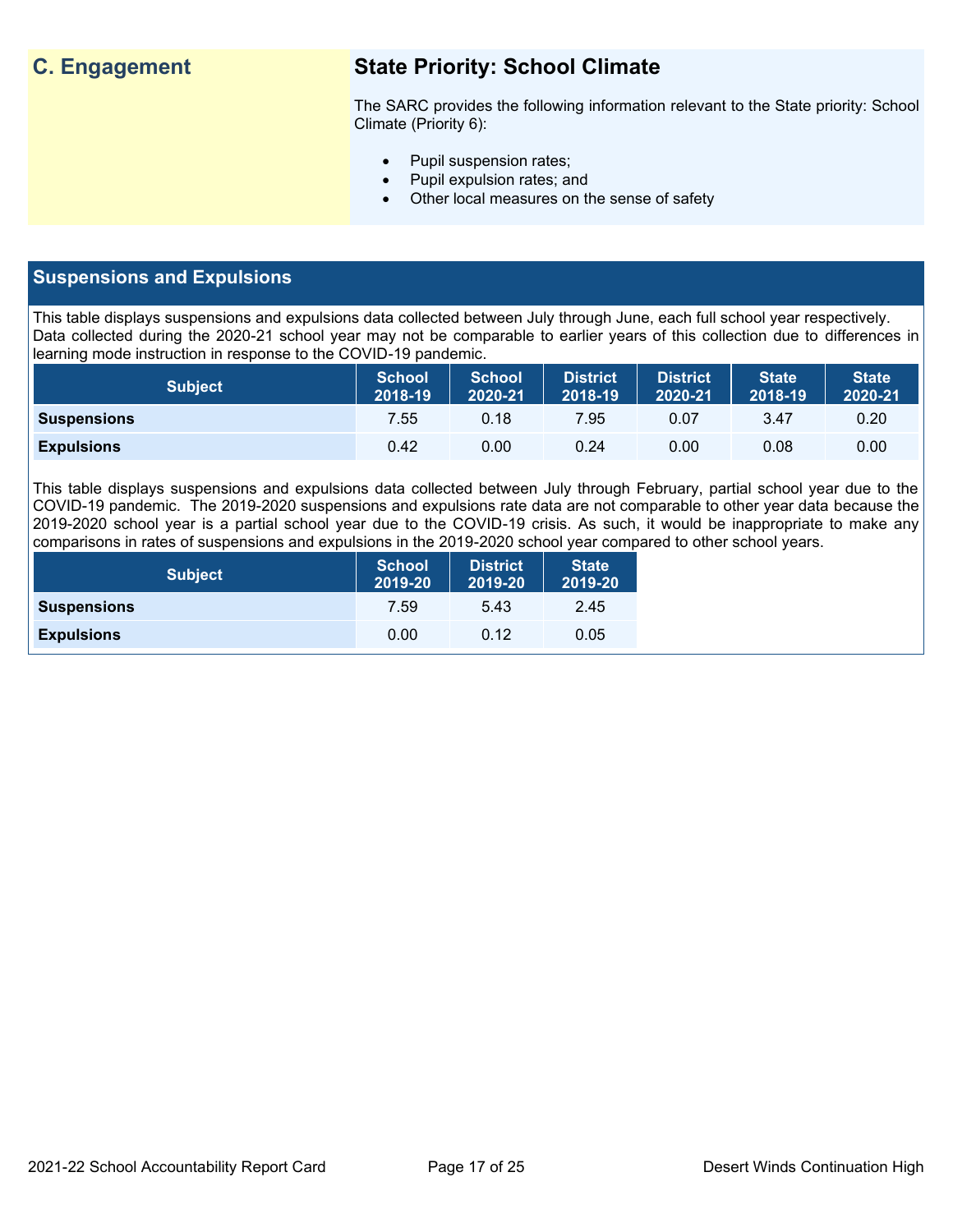### **2020-21 Suspensions and Expulsions by Student Group**

| <b>Student Group</b>                                 | <b>Suspensions Rate</b> | <b>Expulsions Rate</b> |
|------------------------------------------------------|-------------------------|------------------------|
| <b>All Students</b>                                  | 0.18                    | 0.00                   |
| <b>Female</b>                                        | 0.00                    | 0.00                   |
| <b>Male</b>                                          | 0.30                    | 0.00                   |
| American Indian or Alaska Native                     | 0.00                    | 0.00                   |
| <b>Asian</b>                                         | 0.00                    | 0.00                   |
| <b>Black or African American</b>                     | 0.00                    | 0.00                   |
| <b>Filipino</b>                                      | 0.00                    | 0.00                   |
| <b>Hispanic or Latino</b>                            | 0.17                    | 0.00                   |
| Native Hawaiian or Pacific Islander                  | 0.00                    | 0.00                   |
| <b>Two or More Races</b>                             | 1.89                    | 0.00                   |
| White                                                | 0.00                    | 0.00                   |
| <b>English Learners</b>                              | 0.00                    | 0.00                   |
| <b>Foster Youth</b>                                  | 2.04                    | 0.00                   |
| <b>Homeless</b>                                      | 0.00                    | 0.00                   |
| <b>Socioeconomically Disadvantaged</b>               |                         |                        |
| <b>Students Receiving Migrant Education Services</b> | 0.00                    | 0.00                   |
| <b>Students with Disabilities</b>                    |                         |                        |

## **2021-22 School Safety Plan**

Desert Winds High School makes every effort to provide a safe, clean, and pleasant environment for all students to learn. The Administration, faculty and staff understand the importance of a safe and secure environment for all students, staff and local community. The administration, faculty and staff of Desert Winds are committed to providing students with a safe learning environment where they can focus on their social growth and their academic goals. Numerous safety policies are in place to ensure a safe and secure campus. These policies include but are not limited to; Issuance of Photo ID cards and lanyards to all students for identification purposes as well as a requirement for checking out textbooks, library books, and for computer usage. Late passes are dated and signed by staff to encourage students to get to class on time. Student restrooms are utilized by students with a pass from their teacher, and are checked a number of times during the day for cleanliness and for appropriate supplies. Desert Winds operates as a closed campus, and once school is in session, students may only enter through the main office. Desert Winds Security and staff regularly monitor the campus and its perimeter and the campus common areas to ensure student safety.

Emergency evacuation plans and site maps are updated annually with the staff and approved by the district governing board annually. Site administration conducts various safety drills once each semester to evaluate preparedness in the event of a real disaster. Emergency supplies, including medical, first aid, food, blankets, equipment, etc., are stored in a locked storage compartment and are inventoried and updated each year. Additionally, each staff member is assigned specific duties as part of an emergency preparedness/disaster/evacuation plan. A complete copy of the School Safety Plans can be obtained in the Administration Office.

In addition to safety enhancements across the District (see below), at Desert Winds High School we utilize an electronic ID entry system. We also are focused on the social and emotional well-being of our students and provide our staff with various trainings, which teach the power of connectedness and relating to students on an individual basis.

District Statement- We want our community to be aware of our continued commitment to safety which includes multiple, proactive approaches to fortifying security throughout our schools.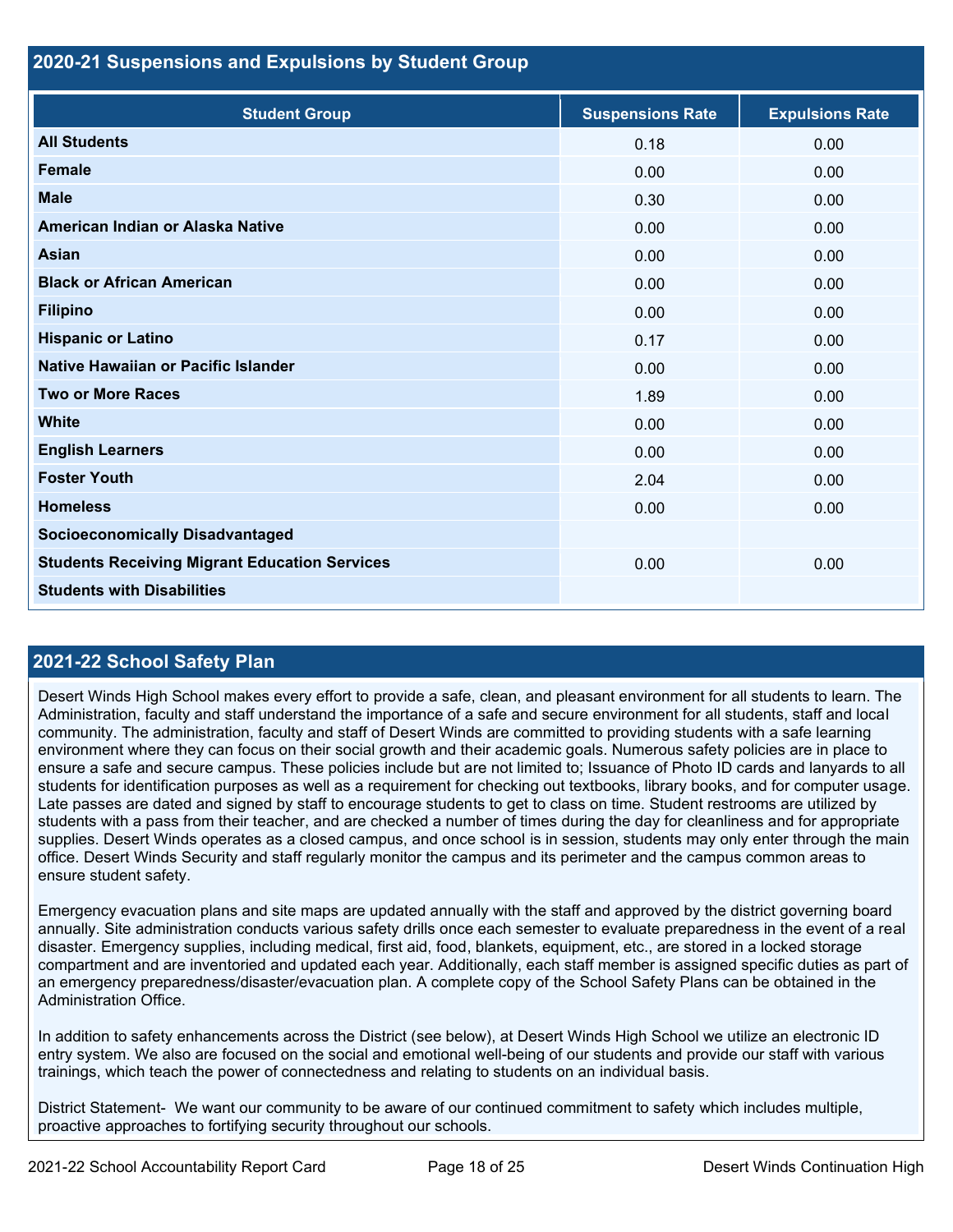In April and June 2018, we conducted safety reviews of our campus that resulted in the continued implementation of enhanced safety measures. These measures vary by school and include enhanced fencing, additional security and counseling personnel, updated surveillance cameras, front entrance modifications, and door locking devices. We also incorporated additional training with the Lancaster Sheriff's Station and revised student, staff and visitor identification processes.

For more than 25 years, we have had a dedicated school deputy on campus each day. In addition to this, we continue to focus on our students' social emotional needs through various programs and counseling outreach, provide safety training to our students and staff, and underscore the importance of vigilance through "See Something, Say Something." Our district and site websites have links to confidential student referral forms, where students and parents are able to submit safety concerns for administration to address.

## **2018-19 Secondary Average Class Size and Class Size Distribution**

This table displays the 2018-19 average class size and class size distribution. The columns titled "Number of Classes" indicates how many classes fall into each size category (a range of total students per classroom). At the secondary school level, this information is reported by subject area rather than grade level.

| <b>Subject</b>               | Average<br><b>Class</b><br><b>Size</b> | <b>1-22 Students</b> | Number of Classes with   Number of Classes with   Number of Classes with<br>23-32 Students | 33+ Students |
|------------------------------|----------------------------------------|----------------------|--------------------------------------------------------------------------------------------|--------------|
| <b>English Language Arts</b> | 9                                      | 68                   | 10                                                                                         |              |
| <b>Mathematics</b>           | 8                                      | 50                   | 3                                                                                          |              |
| <b>Science</b>               |                                        | 35                   | 5                                                                                          |              |
| <b>Social Science</b>        |                                        | 77                   | 3                                                                                          |              |

## **2019-20 Secondary Average Class Size and Class Size Distribution**

This table displays the 2019-20 average class size and class size distribution. The columns titled "Number of Classes" indicates how many classes fall into each size category (a range of total students per classroom). At the secondary school level, this information is reported by subject area rather than grade level.

| <b>Subject</b>               | Average<br><b>Class</b><br><b>Size</b> | <b>1-22 Students</b> | Number of Classes with   Number of Classes with   Number of Classes with<br>23-32 Students | 33+ Students |
|------------------------------|----------------------------------------|----------------------|--------------------------------------------------------------------------------------------|--------------|
| <b>English Language Arts</b> | 8                                      | 89                   | 4                                                                                          |              |
| <b>Mathematics</b>           | 5                                      | 44                   |                                                                                            |              |
| <b>Science</b>               |                                        | 32                   | 3                                                                                          |              |
| <b>Social Science</b>        |                                        |                      | 6                                                                                          |              |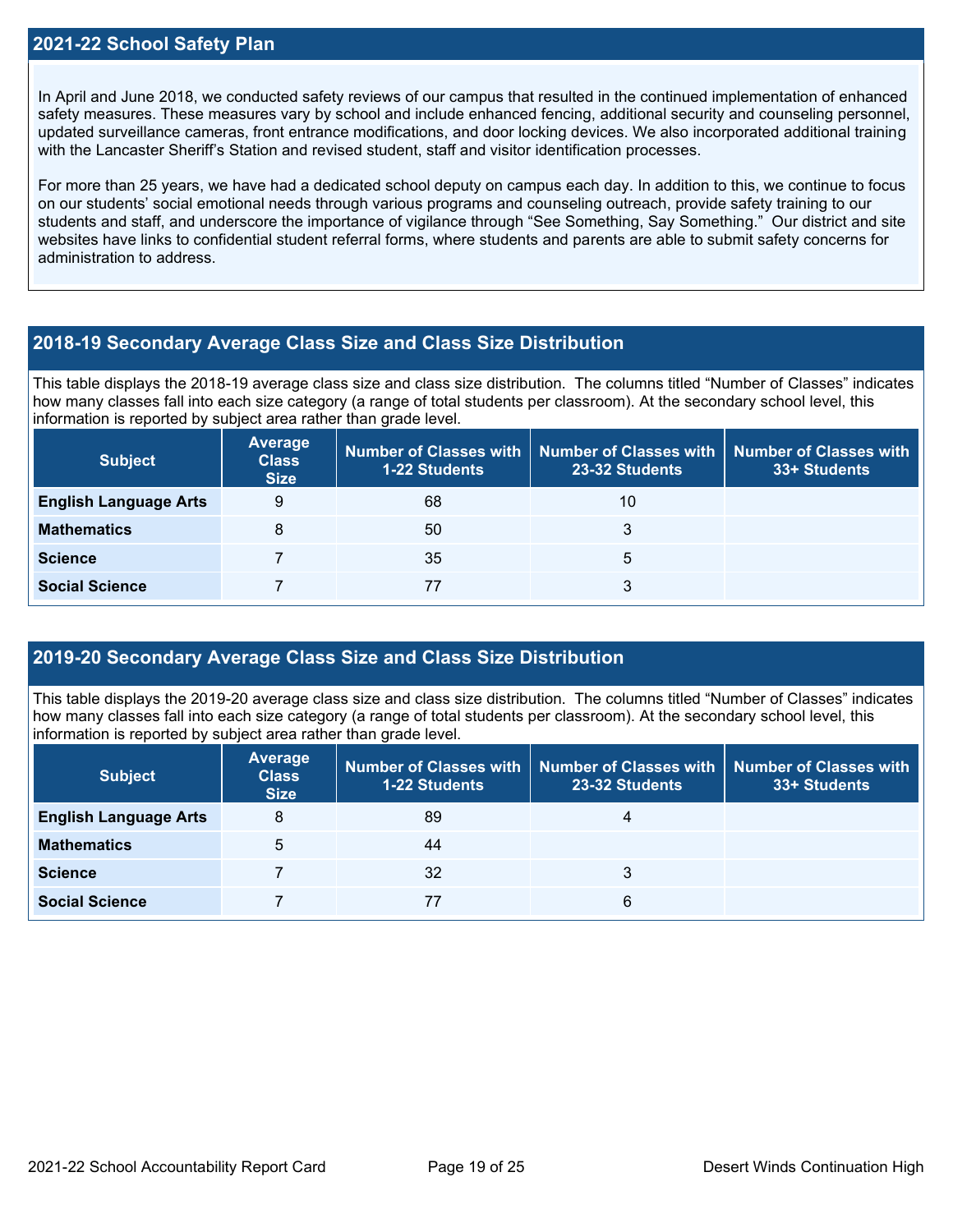## **2020-21 Secondary Average Class Size and Class Size Distribution**

This table displays the 2020-21 average class size and class size distribution. The columns titled "Number of Classes" indicates how many classes fall into each size category (a range of total students per classroom). At the secondary school level, this information is reported by subject area rather than grade level.

| <b>Subject</b>               | <b>Average</b><br><b>Class</b><br><b>Size</b> | <b>1-22 Students</b> | Number of Classes with   Number of Classes with  <br>23-32 Students | <b>Number of Classes with</b><br>33+ Students |
|------------------------------|-----------------------------------------------|----------------------|---------------------------------------------------------------------|-----------------------------------------------|
| <b>English Language Arts</b> | 8                                             | 73                   | 10                                                                  |                                               |
| <b>Mathematics</b>           | 8                                             | 40                   |                                                                     |                                               |
| <b>Science</b>               | 6                                             | 36                   | 3                                                                   |                                               |
| <b>Social Science</b>        |                                               | 88                   | 3                                                                   |                                               |

## **2020-21 Ratio of Pupils to Academic Counselor**

This table displays the ratio of pupils to Academic Counselor. One full time equivalent (FTE) equals one staff member working full time; one FTE could also represent two staff members who each work 50 percent of full time.

| <b>Title</b>                        | <b>Ratio</b> |
|-------------------------------------|--------------|
| <b>Pupils to Academic Counselor</b> | 690          |

## **2020-21 Student Support Services Staff**

This table displays the number of FTE support staff assigned to this school. One full time equivalent (FTE) equals one staff member working full time; one FTE could also represent two staff members who each work 50 percent of full time.

| <b>Title</b>                                                         | <b>Number of FTE Assigned to School</b> |
|----------------------------------------------------------------------|-----------------------------------------|
| <b>Counselor (Academic, Social/Behavioral or Career Development)</b> |                                         |
| Library Media Teacher (Librarian)                                    | $\mathbf 0$                             |
| Library Media Services Staff (Paraprofessional)                      | $\mathbf{0}$                            |
| <b>Psychologist</b>                                                  | 1.4                                     |
| <b>Social Worker</b>                                                 | $\mathbf 0$                             |
| <b>Speech/Language/Hearing Specialist</b>                            | 0.1                                     |
| <b>Resource Specialist (non-teaching)</b>                            | $\mathbf{0}$                            |
| <b>Other</b>                                                         | 0.1                                     |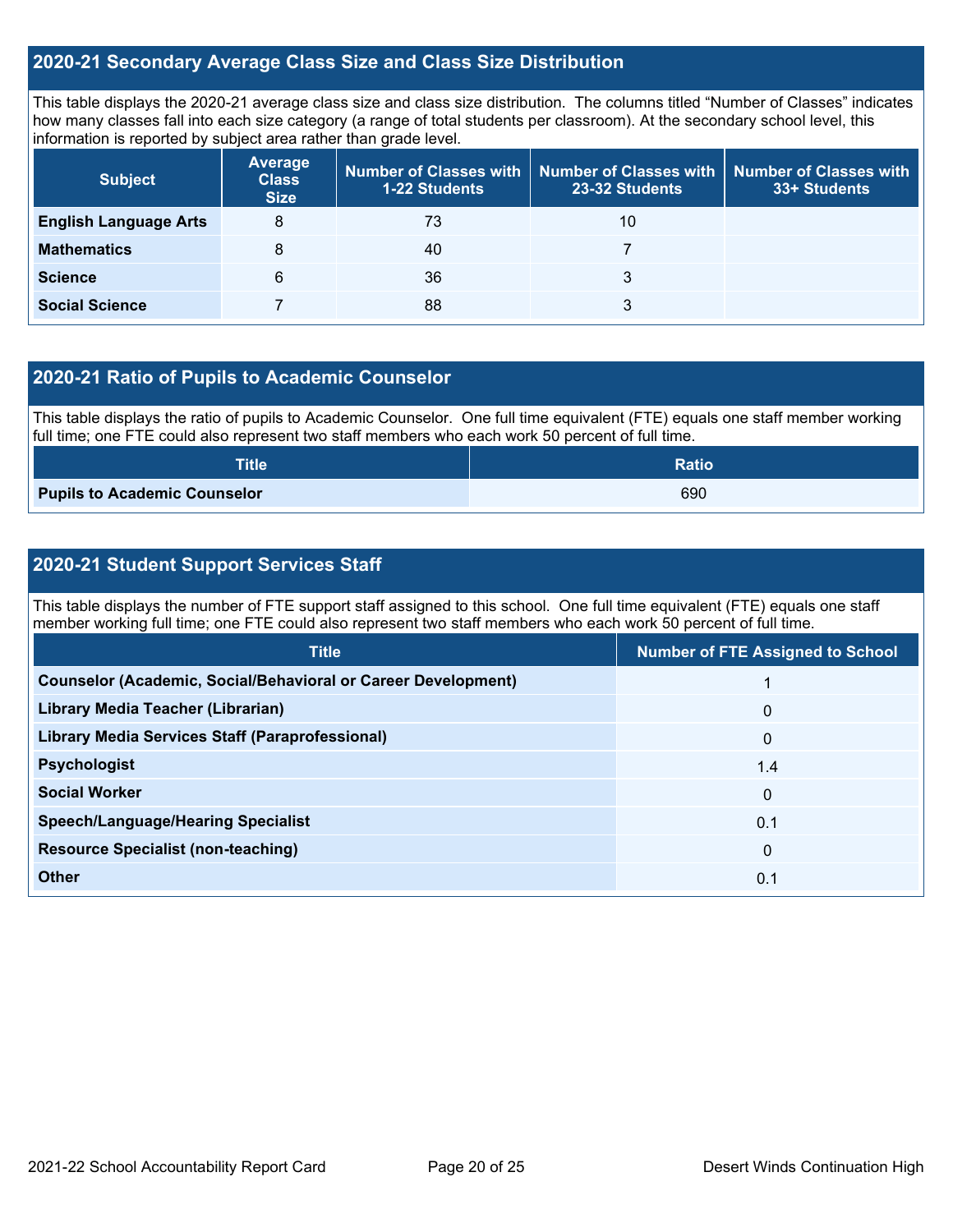## **2019-20 Expenditures Per Pupil and School Site Teacher Salaries**

This table displays the 2019-20 expenditures per pupil and average teach salary for this school. Cells with N/A values do not require data.

| <b>Level</b>                                         | <b>Total</b><br><b>Expenditures</b><br>Per Pupil | <b>Expenditures</b><br><b>Per Pupil</b><br>(Restricted) | <b>Expenditures</b><br><b>Per Pupil</b><br>(Unrestricted) | <b>Average</b><br><b>Teacher</b><br><b>Salary</b> |
|------------------------------------------------------|--------------------------------------------------|---------------------------------------------------------|-----------------------------------------------------------|---------------------------------------------------|
| <b>School Site</b>                                   | \$6,237.36                                       | \$911.63                                                | \$5,325.73                                                | \$153,962.36                                      |
| <b>District</b>                                      | N/A                                              | N/A                                                     | \$6,327.41                                                | \$82,536                                          |
| <b>Percent Difference - School Site and District</b> | N/A                                              | N/A                                                     | $-17.2$                                                   | 60.4                                              |
| <b>State</b>                                         |                                                  |                                                         | \$8.444                                                   | \$92,222                                          |
| <b>Percent Difference - School Site and State</b>    | N/A                                              | N/A                                                     | $-45.3$                                                   | 50.2                                              |

## **2020-21 Types of Services Funded**

Categorical funds (Title I, Title III) are utilized as set forth in the the Desert Winds School Plan for Student Achievement. These funds are delineated and in some cases restricted for specific uses and student groups. Any use of funds however, is tempered by focusing on how those funds will increase student support and improve academic achievement.

## **2019-20 Teacher and Administrative Salaries**

This table displays the 2019-20 Teacher and Administrative salaries. For detailed information on salaries, see the CDE Certification Salaries & Benefits web page at [http://www.cde.ca.gov/ds/fd/cs/.](http://www.cde.ca.gov/ds/fd/cs/)

| Category                                             | <b>District</b><br><b>Amount</b> | <b>State Average</b><br>for Districts<br>in Same Category |
|------------------------------------------------------|----------------------------------|-----------------------------------------------------------|
| <b>Beginning Teacher Salary</b>                      | \$43,341                         | \$54,687                                                  |
| <b>Mid-Range Teacher Salary</b>                      | \$78,888                         | \$92,222                                                  |
| <b>Highest Teacher Salary</b>                        | \$111,782                        | \$114,208                                                 |
| <b>Average Principal Salary (Elementary)</b>         | \$0                              | \$143,647                                                 |
| <b>Average Principal Salary (Middle)</b>             | \$0                              | \$145,785                                                 |
| <b>Average Principal Salary (High)</b>               | \$137,990                        | \$162,322                                                 |
| <b>Superintendent Salary</b>                         | \$308,342                        | \$258,950                                                 |
| <b>Percent of Budget for Teacher Salaries</b>        | 30%                              | 32%                                                       |
| <b>Percent of Budget for Administrative Salaries</b> | 5%                               | 5%                                                        |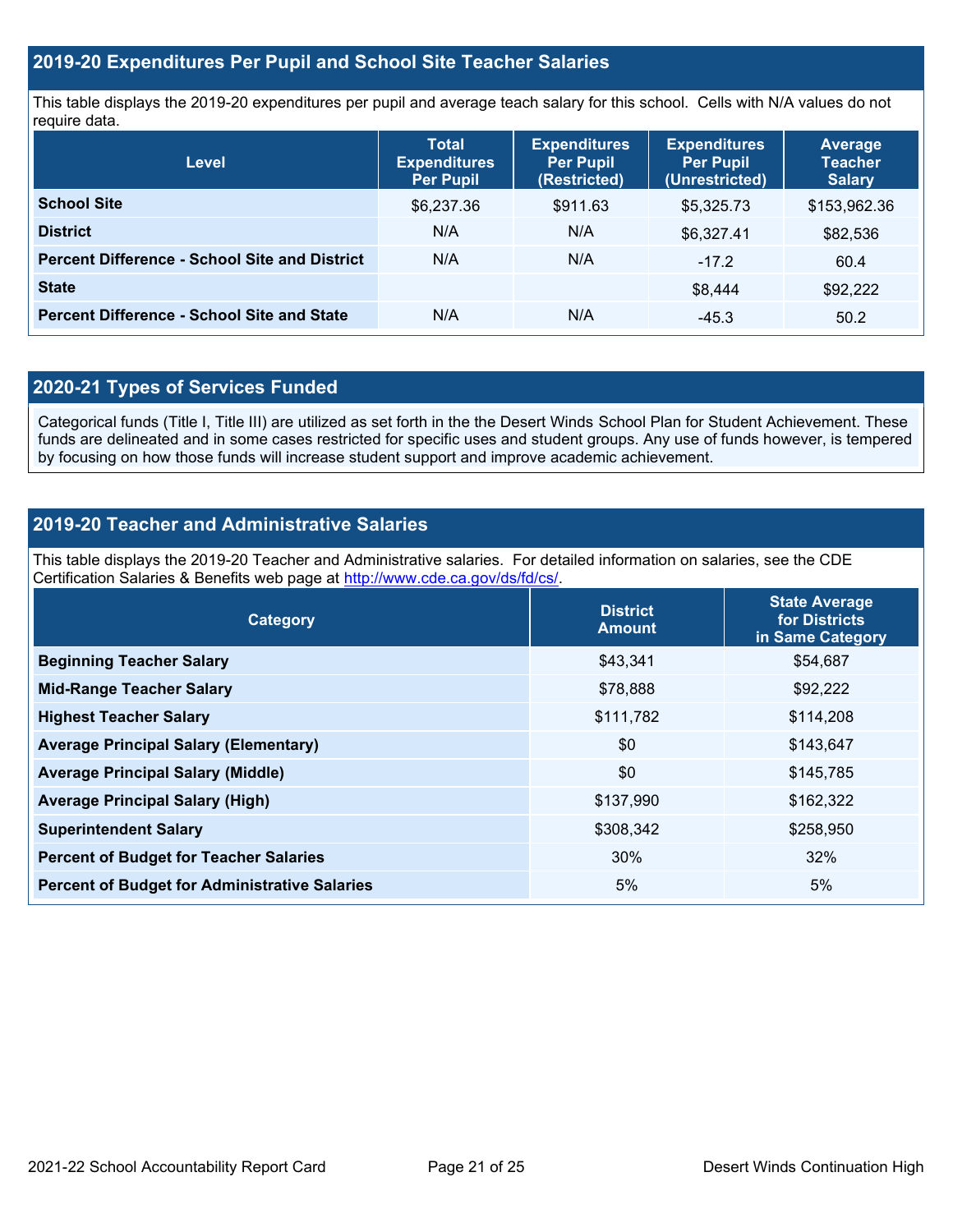This table displays the percent of student in AP courses at this school.

## **Percent of Students in AP Courses**

This table displays the number of AP courses offered at this school where there are student course enrollments of at least one student.

| <b>Subject</b>                  | <b>Number of AP Courses Offered</b> |
|---------------------------------|-------------------------------------|
| <b>Computer Science</b>         | 0                                   |
| <b>English</b>                  | 0                                   |
| <b>Fine and Performing Arts</b> | 0                                   |
| <b>Foreign Language</b>         | 0                                   |
| <b>Mathematics</b>              | 0                                   |
| <b>Science</b>                  | 0                                   |
| <b>Social Science</b>           | 0                                   |
| <b>Total AP Courses Offered</b> | 0                                   |

## **Professional Development**

Teachers attend full day professional development meetings at Desert Winds High School throughout the academic school year. Professional development topics are determined by teacher and student needs. The time is designed to allow the faculty the opportunity to analyze programs, data, student progress, curriculum and instructional strategies. Staff members and Administrators lead each session. Professional development is also available for teachers through district offerings. Site Department Chair meetings are held monthly at the end of the school day. District Department Chair meetings are also scheduled.

Collaboration time for the faculty and staff members are scheduled for one hour each week. Topics for this time are focused around programs, student progress, departmental needs, and school events.

Certificated staff participate in monthly faculty meetings designed to review key data pertinent to student success. Examples include reviewing assessment data, credit earnings, and disciplinary trends.

Desert Winds High School has two certificated Instructional Partners, who assist their peers with classroom needs, instructional strategies and student engagement. The Instructional Partners meet regularly with administration.

Desert Winds is dedicated to providing consistent and focused staff development designed to support teachers in the classroom and improve student success.

This table displays the number of school days dedicated to staff development and continuous improvement.

| <b>Subject</b>                                                                  |  | 2019-20 2020-21 2021-22 |
|---------------------------------------------------------------------------------|--|-------------------------|
| Number of school days dedicated to Staff Development and Continuous Improvement |  |                         |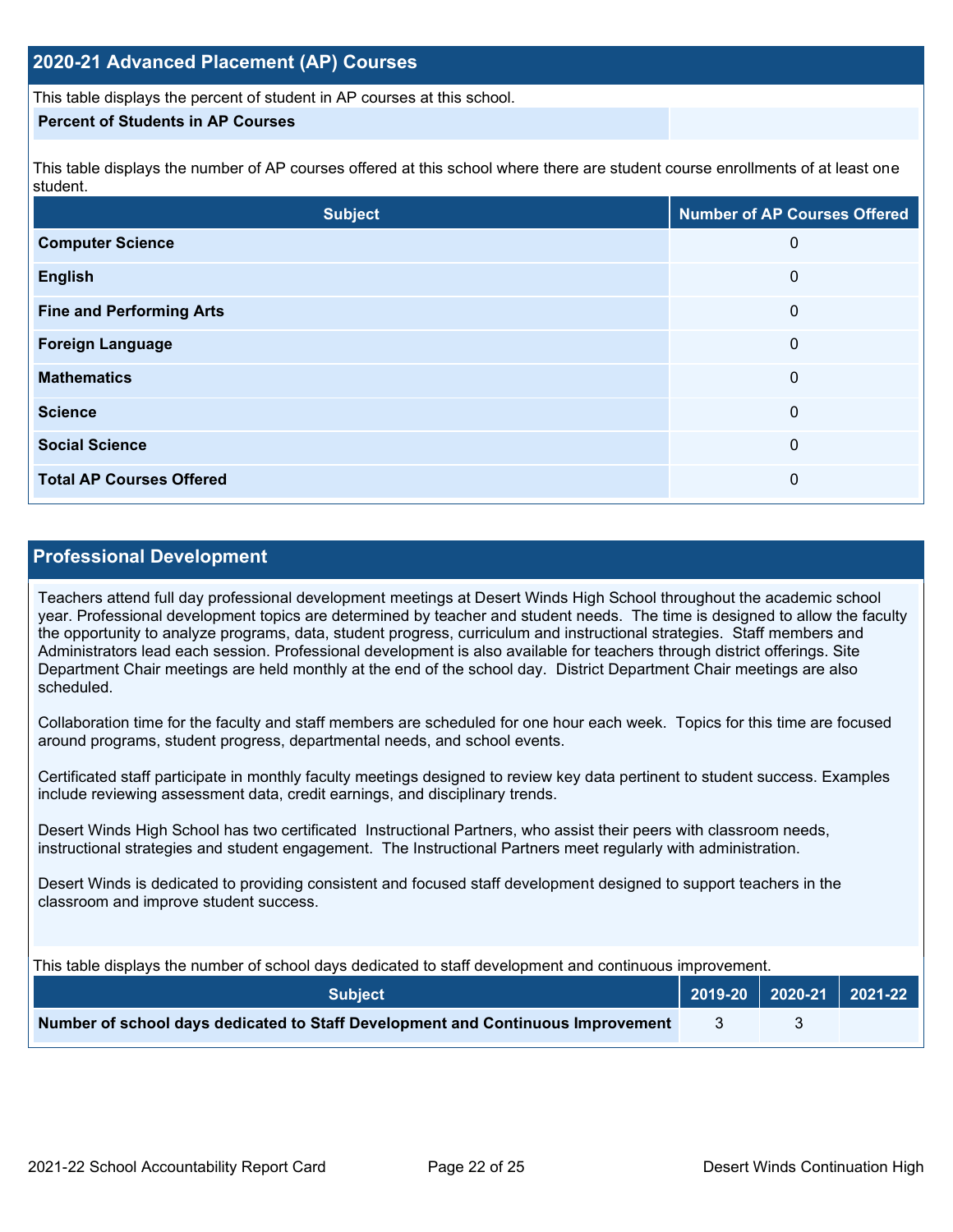# **Antelope Valley Union High School District 2020-21 Local Accountability Report Card (LARC) Addendum**

## **Local Accountability Report Card (LARC) Addendum**

**2020-21 Local Accountability Report Card (LARC) Addendum Overview**



On July 14, 2021, the California State Board of Education (SBE) determined that the California Department of Education (CDE) will use the SARC as the mechanism to conduct a one-time data collection of the LEA-level aggregate test results of all school's local assessments administered during the 2020–2021 school year in order to meet the federal Every Students Succeeds Act (ESSA) reporting requirement for the Local Educational Agency Accountability Report Cards (LARCs).

Each local educational agency (LEA) is responsible for preparing and posting their annual LARC in accordance with the federal ESSA. As a courtesy, the CDE prepares and posts the LARCs on behalf of all LEAs.

Only for the 2020–2021 school year and the 2020–2021 LARCs, LEAs are required to report their aggregate local assessments test results at the LEA-level to the CDE by populating the tables below via the SARC. These data will be used to meet the LEAs' federal requirement for their LARCs. Note that it is the responsibility of the school and LEA to ensure that all student privacy and suppression rules are in place when reporting data in Tables 3 and 4 in the Addendum, as applicable.

The tables below are not part of the SBE approved 2020–2021 SARC template but rather are the mechanism by which these required data will be collected from LEAs.

For purposes of the LARC and the following tables, an LEA is defined as a school district, a county office of education, or a direct funded charter school.

| 2021-22 District Contact Information |                                            |  |  |  |
|--------------------------------------|--------------------------------------------|--|--|--|
| <b>District Name</b>                 | Antelope Valley Union High School District |  |  |  |
| <b>Phone Number</b>                  | 661-948-7655                               |  |  |  |
| Superintendent                       | Greg Nehen                                 |  |  |  |
| <b>Email Address</b>                 | gnehen@avhsd.org                           |  |  |  |
| <b>District Website Address</b>      | www.avdistrict.org                         |  |  |  |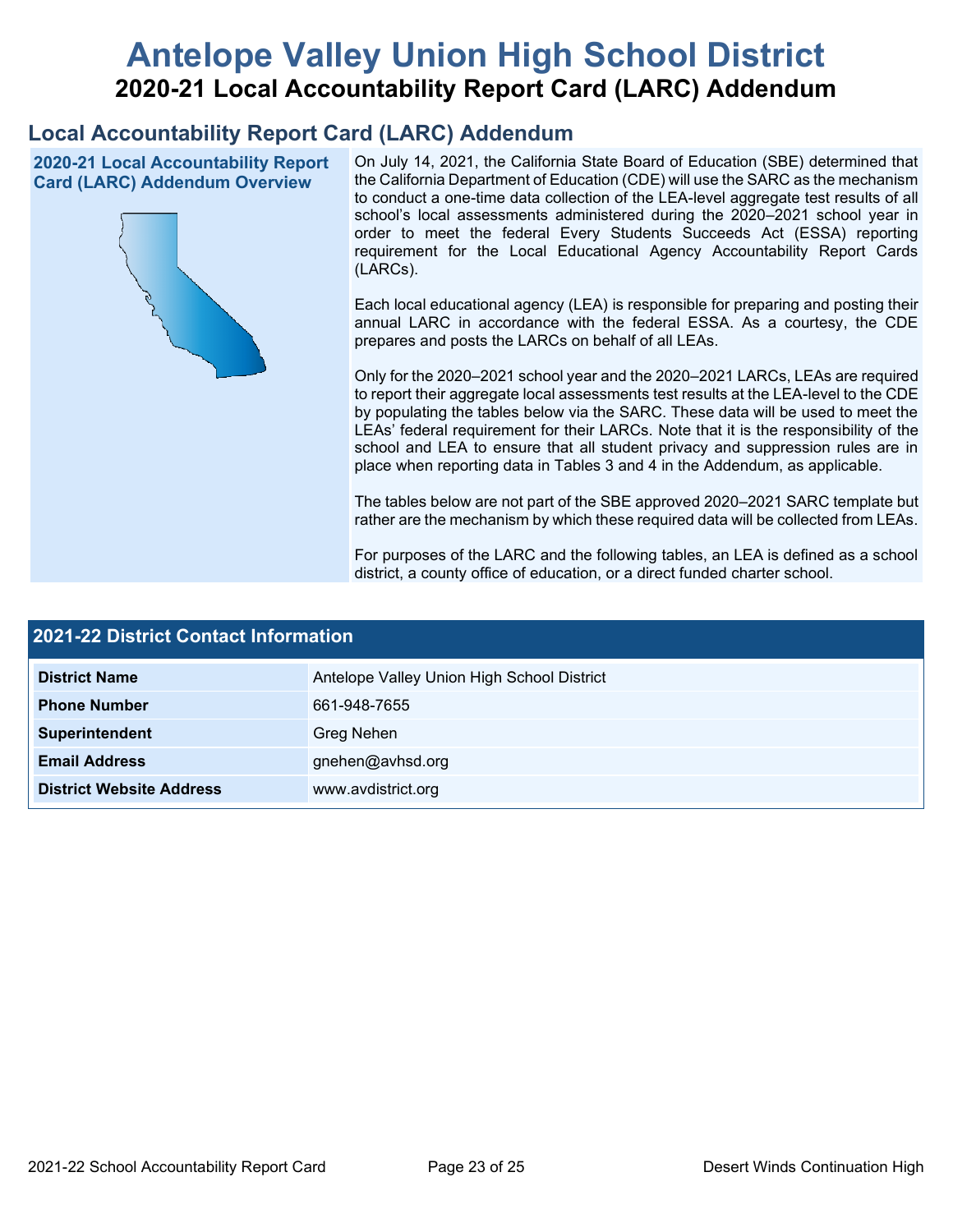## **2020-21 CAASPP Test Results in ELA by Student Group**

This table displays CAASPP test results in ELA by student group for students grades three through eight and grade eleven taking and completing a state-administered assessment. The CDE will populate this table for schools in cases where the school administered the CAASPP assessment. In cases where the school administered a local assessment instead of CAASPP, the CDE will populate this table with "NT" values, meaning this school did not test students using the CAASPP. See the local assessment(s) table for more information.

| <b>CAASPP</b><br><b>Student Groups</b>               | <b>CAASPP</b><br><b>Total</b><br><b>Enrollment</b> | <b>CAASPP</b><br><b>Number</b><br><b>Tested</b> | <b>CAASPP</b><br><b>Percent</b><br><b>Tested</b> | <b>CAASPP</b><br><b>Percent</b><br><b>Not Tested</b> | <b>CAASPP</b><br><b>Percent</b><br>Met or<br><b>Exceeded</b> |
|------------------------------------------------------|----------------------------------------------------|-------------------------------------------------|--------------------------------------------------|------------------------------------------------------|--------------------------------------------------------------|
| <b>All Students</b>                                  | 5010                                               | <b>NT</b>                                       | <b>NT</b>                                        | <b>NT</b>                                            | <b>NT</b>                                                    |
| <b>Female</b>                                        | 2507                                               | <b>NT</b>                                       | <b>NT</b>                                        | <b>NT</b>                                            | <b>NT</b>                                                    |
| <b>Male</b>                                          | 2503                                               | <b>NT</b>                                       | <b>NT</b>                                        | <b>NT</b>                                            | <b>NT</b>                                                    |
| American Indian or Alaska Native                     | 14                                                 | <b>NT</b>                                       | <b>NT</b>                                        | <b>NT</b>                                            | <b>NT</b>                                                    |
| <b>Asian</b>                                         | 71                                                 | <b>NT</b>                                       | <b>NT</b>                                        | <b>NT</b>                                            | <b>NT</b>                                                    |
| <b>Black or African American</b>                     | 805                                                | <b>NT</b>                                       | <b>NT</b>                                        | <b>NT</b>                                            | NT                                                           |
| <b>Filipino</b>                                      | 80                                                 | <b>NT</b>                                       | <b>NT</b>                                        | <b>NT</b>                                            | <b>NT</b>                                                    |
| <b>Hispanic or Latino</b>                            | 3235                                               | <b>NT</b>                                       | <b>NT</b>                                        | <b>NT</b>                                            | <b>NT</b>                                                    |
| <b>Native Hawaiian or Pacific Islander</b>           | --                                                 | <b>NT</b>                                       | <b>NT</b>                                        | <b>NT</b>                                            | <b>NT</b>                                                    |
| <b>Two or More Races</b>                             | 265                                                | <b>NT</b>                                       | <b>NT</b>                                        | <b>NT</b>                                            | <b>NT</b>                                                    |
| <b>White</b>                                         | 536                                                | <b>NT</b>                                       | <b>NT</b>                                        | <b>NT</b>                                            | <b>NT</b>                                                    |
| <b>English Learners</b>                              | 398                                                | <b>NT</b>                                       | <b>NT</b>                                        | <b>NT</b>                                            | <b>NT</b>                                                    |
| <b>Foster Youth</b>                                  | 98                                                 | <b>NT</b>                                       | <b>NT</b>                                        | <b>NT</b>                                            | <b>NT</b>                                                    |
| <b>Homeless</b>                                      | 68                                                 | <b>NT</b>                                       | <b>NT</b>                                        | <b>NT</b>                                            | <b>NT</b>                                                    |
| <b>Military</b>                                      | 83                                                 | <b>NT</b>                                       | <b>NT</b>                                        | <b>NT</b>                                            | <b>NT</b>                                                    |
| <b>Socioeconomically Disadvantaged</b>               | 3630                                               | <b>NT</b>                                       | <b>NT</b>                                        | <b>NT</b>                                            | <b>NT</b>                                                    |
| <b>Students Receiving Migrant Education Services</b> | 28                                                 | <b>NT</b>                                       | <b>NT</b>                                        | <b>NT</b>                                            | NT                                                           |
| <b>Students with Disabilities</b>                    | 766                                                | <b>NT</b>                                       | <b>NT</b>                                        | <b>NT</b>                                            | NT                                                           |